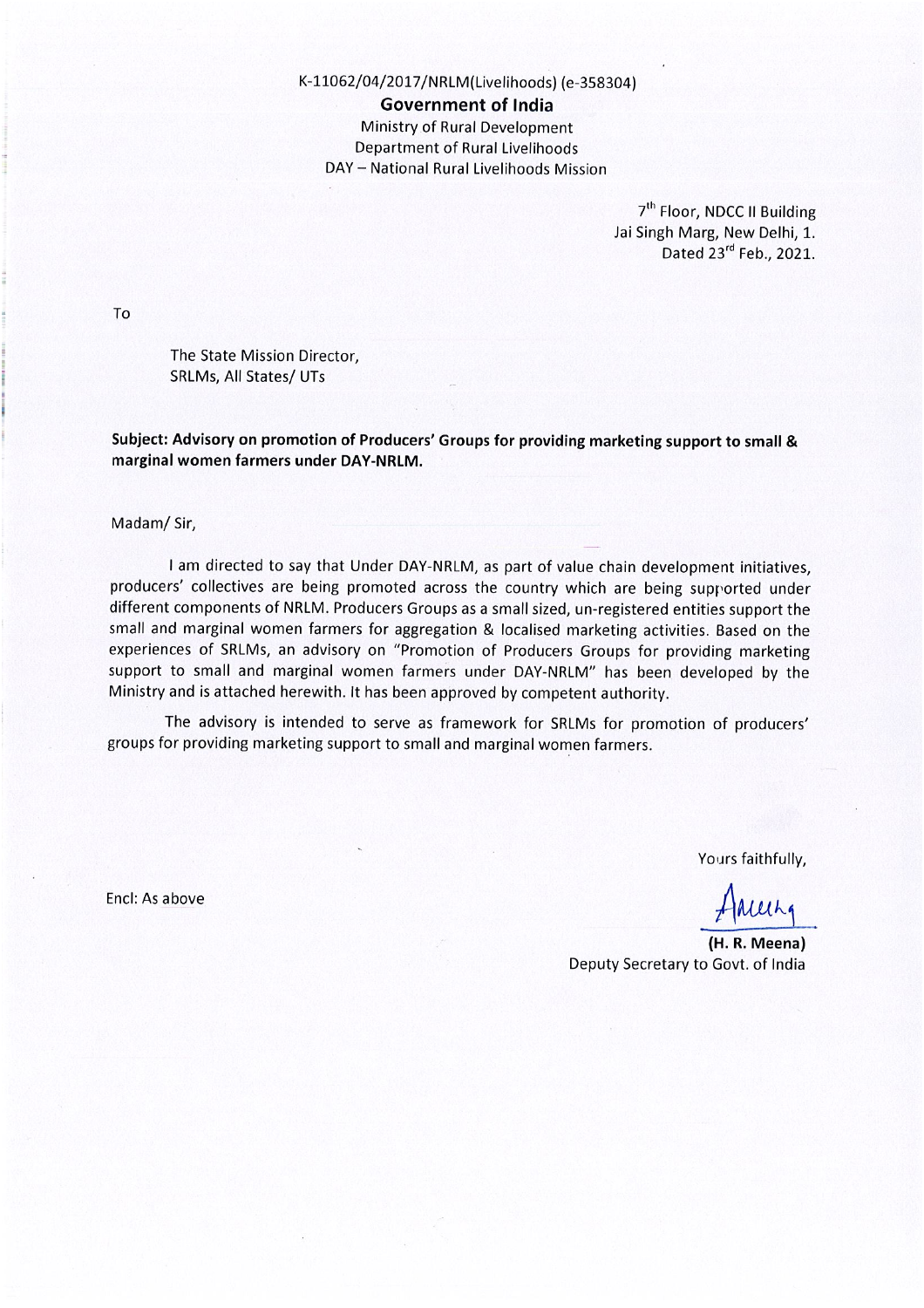# **Advisory on**

# **Promotion of Producers' Groups for providing marketing support to small & marginal women farmers**

# **under DAY-NRLM.**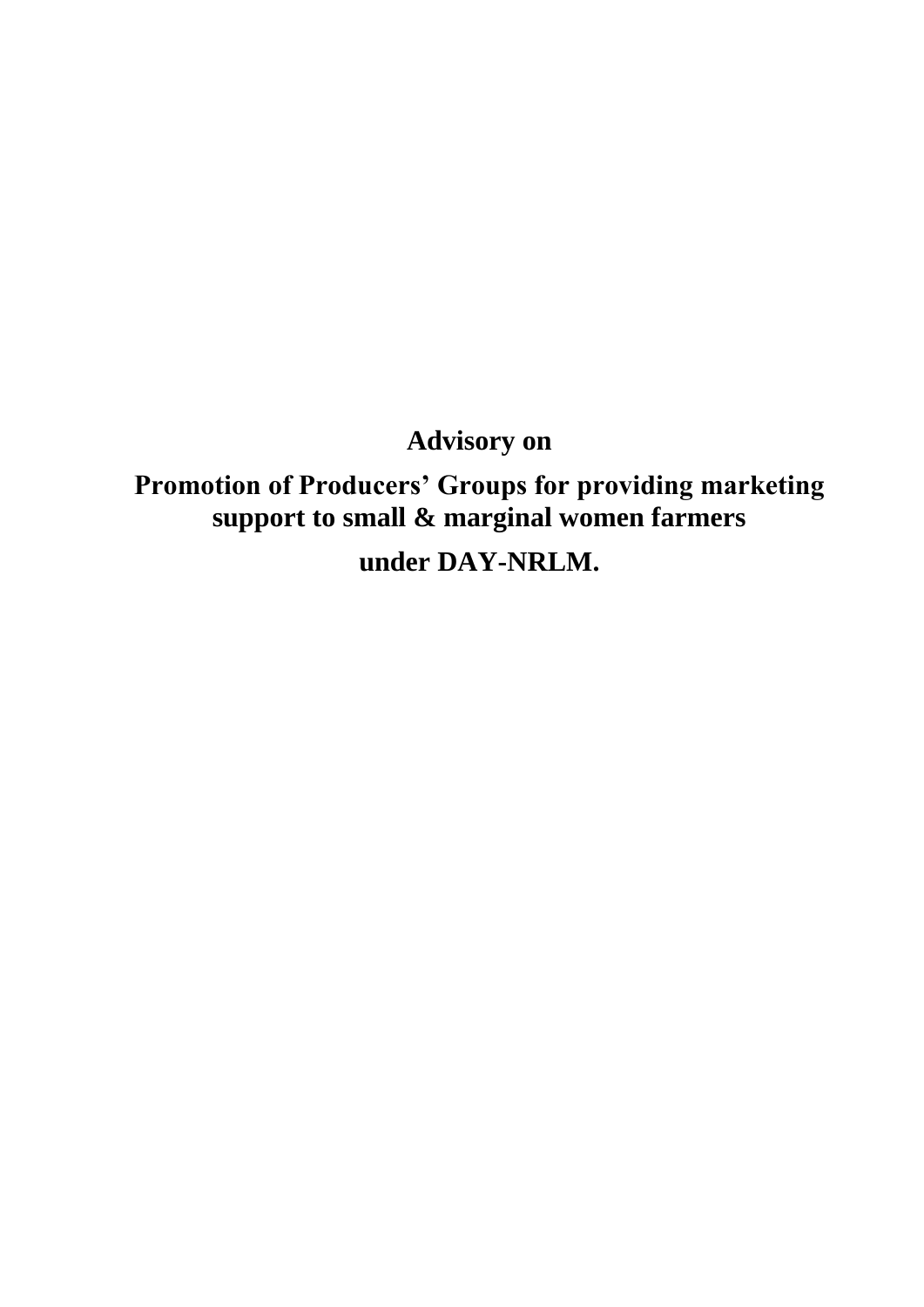# **Contents**

| A.              |  |
|-----------------|--|
| <b>B.</b>       |  |
| $\mathcal{C}$ . |  |
| D.              |  |
| E.              |  |
| F.              |  |
| G.              |  |
| H.              |  |
|                 |  |
| A.              |  |
| <b>B.</b>       |  |
| $\mathcal{C}$ . |  |
| D.              |  |
|                 |  |
|                 |  |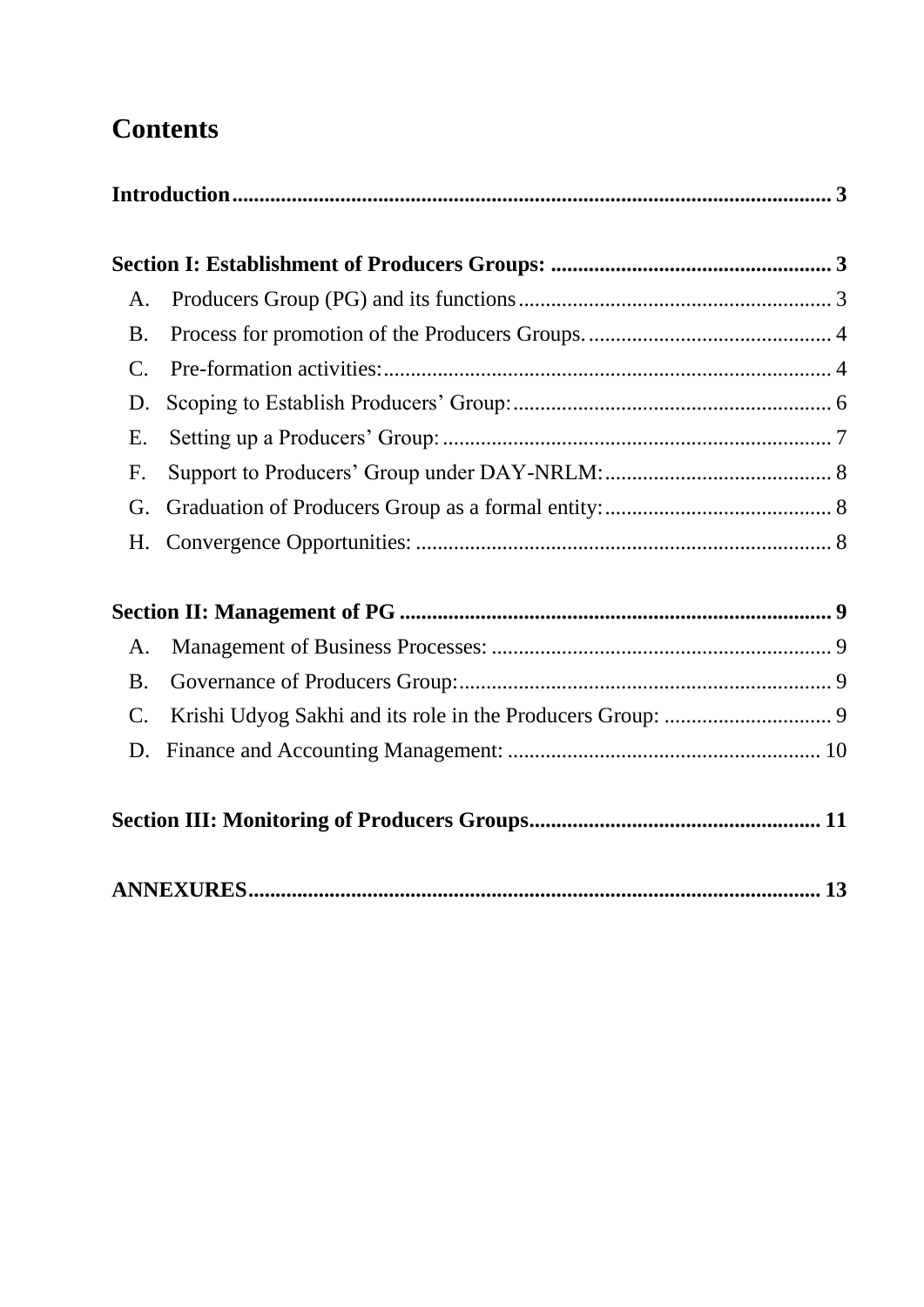# **Introduction**

DAY-NRLM has been working with the poor and vulnerable women and organizing them into Self Help Groups (SHG) to improve their livelihoods and enhance their income. A large percentage of SHG members are dependent on agriculture including livestock and NTFPs for their livelihoods. As a part of the value chain development interventions, NRLM promotes Producers' group (PG) below CLF level. It envisages to provide benefit to its members through the act of aggregation, will play a major role in helping farmers accessing the local market for more price realisation through reduction in transaction cost. Producers' Groups are seen as a business centric institution that will continue to have organic links with the community institution architecture of SHGs and federations but will focus more on creating value for small farmers and producers by enabling direct market linkage through aggregation & primary value addition. The overall aim is to make the Producer Groups efficient to reduce transactions costs & be market ready.

SRLMs are having varied experience of promoting producers' groups. Till date, a total of around 94,000 Producers Groups have been promoted out of which 19,000 Producers Groups are into providing marketing support to small & marginal producers. In order to bring a common understanding across the SRLMs on the promotion of the Producers Groups for marketing support to small and marginal producers this advisory is being issued which covers three parts, i) Establishment of Producers Groups covering the pre-formation, scoping and formation activities, ii) Management of Producers Groups covering the business processes, finance/accounts management & governance of PG and iii) Monitoring of Producers Group. This advisory also covers the broad steps and activities to be undertaken to promote a producers group using a participatory approach.

# **Section I: Establishment of Producers Groups:**

## **A. Producers Group (PG) and its functions**

Producer Group (PG) under DAY-NRLM is an informal group of women producers that would work primarily towards reducing transaction costs of agriculture produce, both perishables & non-perishables by collective procurement and marketing of farm produce, and gradually move towards primary processing of commodities to create a unique selling proposition for itself. The PGs are small sized, unregistered entities with little scope for significant business transactions and a few of them engaged in localized marketing activities catering to the local demand and supply situations. Its envisaged as a business organisation owned and governed by the poor and marginal producers & small entrepreneurs for their mutual benefits, enhanced ability of accessing resource, services, market and other facilities, reducing the transaction cost to market their produce, improved livelihood capabilities & enhanced income.

The producer group (PG) may be formed with at least member size of 20 producers having common interest of producing similar products and services with the opportunity of collectivization, aggregation, value addition and marketing of produces. However, size of the producer groups will depend upon the scope for aggregation, price of the commodity, market access & management etc. Focus may be given to incorporate small and marginal women farmer households. Women, irrespective of whether they are SHG member or not, should be mobilised as members of the Producers Groups.

Key Functions of Producers' Group may cover selection of potential commodities, continuous market engagement and access to market information, continuous assessment of transaction costs and strive to reduce it with each transaction cycle, organize market led production planning, establish and run Village level Aggregation Centre (VLAC) for aggregation of agriproduce, primary processing in the form of cleaning, washing, grading, sorting, packing etc.,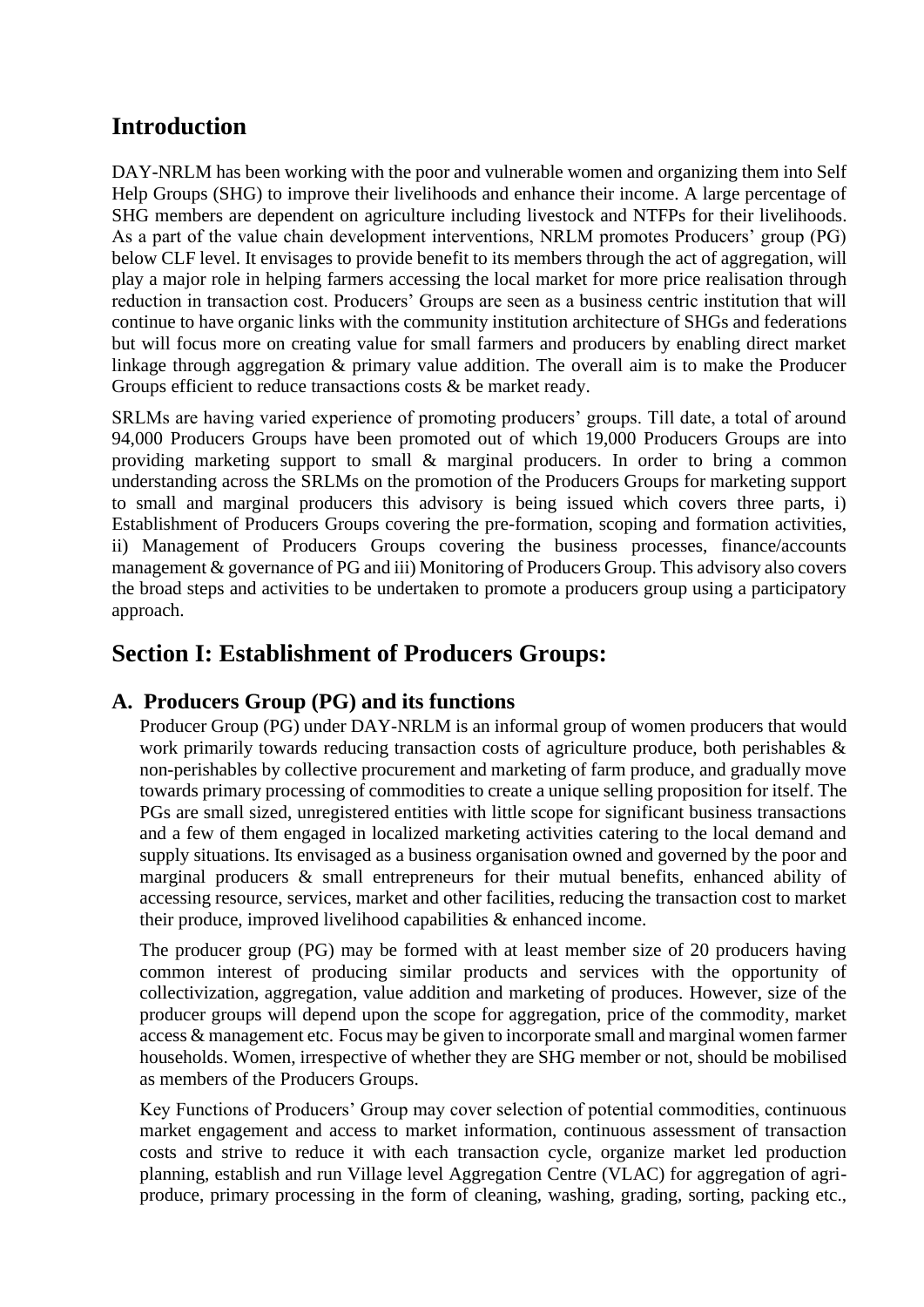develop a relationship with market players and work towards the assured market for aggregated agri-produce, recording transactions and disbursement of proportional sale of receipt.

### **B. Process for promotion of the Producers Groups.**

A systematic process is to be adopted to set up a Producer Group. Prospective farmers in the villages are made aware of the concept of PG and facilitated to form a Producer Group (PG). PG based on their business plan requirements and increase in membership over a period of time based on their maturity and opportunity may need to be facilitated to be converted as a legal entity like Cooperative, Producer Company, Trust etc.

The process for promotion of Producers Group majorly covers *understanding the post-farm gate situation in the block, creation of the business idea, awareness creation & mobilisation of the producers' members towards formation of producers' collectives, formation of Producers Groups and lastly Establishment of system and processes*. Focus may be given for promotion of PGs visualising the scope for large size commodity clusters.

*Figure 1: Process for Setting of Producers Group.*



### **C. Pre-formation activities:**

Pre-formation activities are to be carried out at block level which will play an important role in promotion of Producers Groups in a block. Before promotion of Producers Groups, followings broad areas need to be looked into carefully and a report needs to be prepared. This will help the block staff in conceptualising the business model of PG in the block, set the target for promotion of Producers Group and Krishi Udyog Sakhi.

**C1. Understanding the Post Farm Gate situation in the block:** Before formation of the Producers Groups in a particular block, it is important to understand the post farm-gate situation in that block. Building the basic understanding about the post farm-gate situation of the selected block will be critical for promotion of Producers Groups. To under the situation, secondary research and primary research through Focused Group Discussion may be carried out. The focus may be given to build the understanding around following broad areas which will give a fair idea on the potential commodities, business opportunities and market information.

- a. **Value chain actors:** producers (farmers/cooperatives/farmers groups/ producers company etc.), buyers (agents/ traders/ processors/ representatives), processors (primary/secondary), selling agents like (traders/ wholesaler/ retailers/ consumers), service providers (Nursery/Planters/Spraying Providers/Rejuvenation).
- b. **Production Data:** area, production, average supplies and peak supplies, marketable surplus, productivity - Kgs/Acre.
- c. Seasonality of the commodities
- d. **Production constraints and challenges:** Nursery, input supplies, seasons, pest and disease management, profitability for production, cost of production, cash flows and expenditure timelines, technology interventions.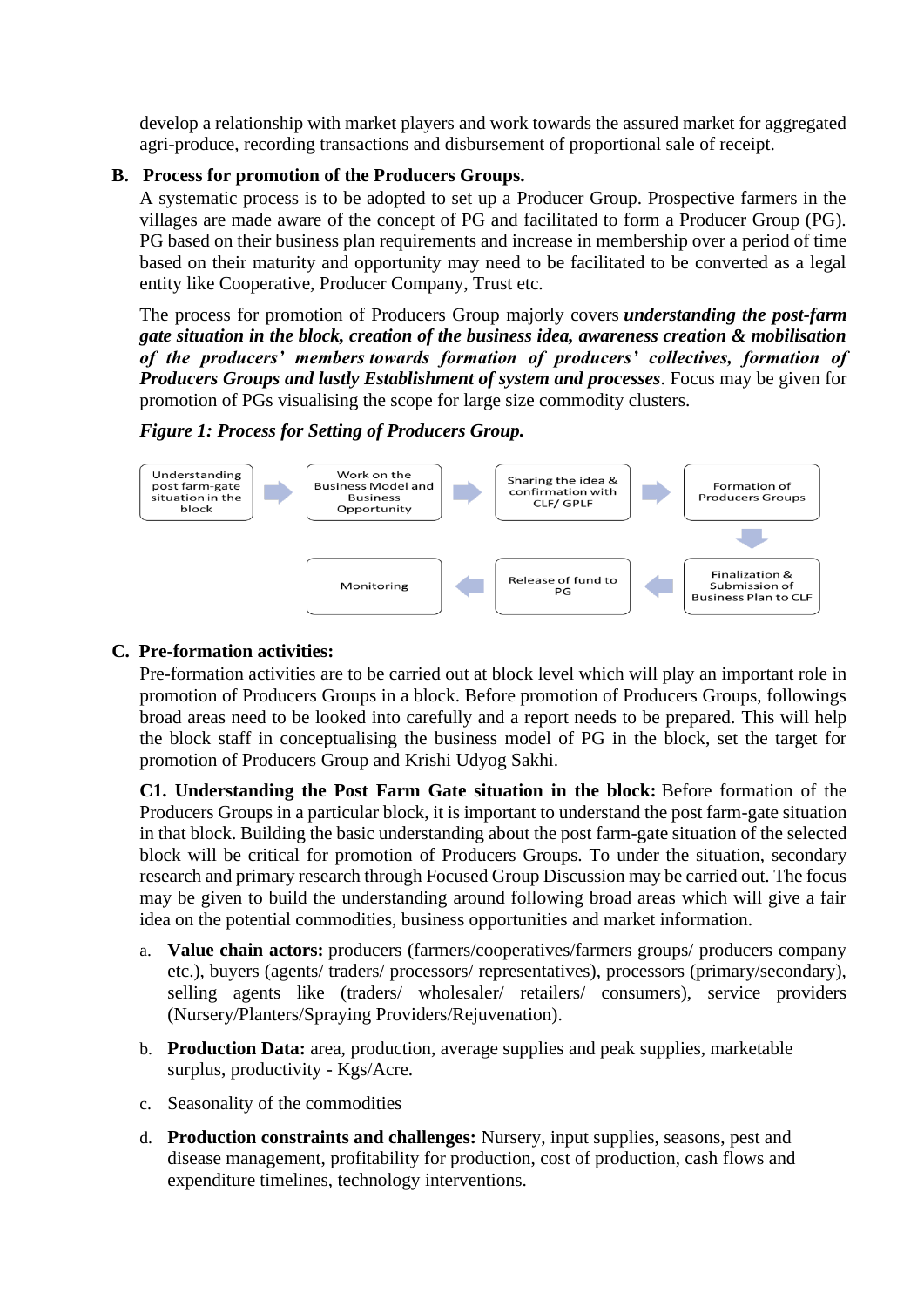- e. **Flow of products, information and payments to end markets and value:** Critical Quality points (Grade, Moisture %), Holding capacity of the farmers and any interventions, buyers.
- f. **Marketing:** List of markets with their locations, cost of transportation, list of traders, timeline of sales and payment terms, buyer's perception and the quality, opportunities for improved marketing.

**C.2. Feasibility Assessment**: Feasibility assessment in a village may cover the area and Livelihood Profile of village*,* Crops under cultivation and other Details of Livelihoods. An indicative template is given at Annexure.1 & Annexure. 2 for reference.

**C.3. Business Opportunity Assessment:** The proposal to establish a PG in a village has to be assessed by looking at the strength of the village, agricultural production and marketing surplus, other livelihoods activities, market analysis and collective marketing opportunities that can be exercised to secure 'overall' better earnings to the prospective members including through savings in transaction costs and improvement in earnings by undertaking primary processing. Validation of the marketable surplus may be established through FGD with multiple stakeholders. A SWOT analysis for the produce from the villages may also help assess the situation. Unique selling proposition (USP) like Basmati rice, Alphanso mango etc. for the produce, if any may be identified which may differentiate the products from other products in the nearly market and help to fetch better price.

Assessment of the transaction cost at individual producer level is one of the critical elements to identify the business opportunity. Selling the produce in the market involves certain costs like Packing, Transportation – goods/products, Loading and unloading of produce, Travel expenses of the farmer/representative including on food/incidentals or other personal expenses etc., Commission, Deductions on weight and quality (towards moisture or such other feature as per generally accepted practices), Deduction towards payment like cash discount for immediate/early payment, Quantified "Time loss" to the farmers while keeping himself/herself away from village/other work and instead going to the market (also called as opportunity cost). Transaction cost analysis w.r.t. pre and post PG scenario may be calculated to assess the actual realisation of price per unit.

**C.4 Business Model and Revenue Model:** Business Model and the revenue model may be identified before promotion of PGs in a particular block which may cover the approach, size, products, markets, pricing, business promotion, development with reference to its business. In a way, it states what the entity should be doing and how so as to achieve business goals and build its revenue.

**C.5 Financials:** The financial health of any business or entity takes centre stage as the sustainability of the business and its ability to continue to work for the benefit of members relies on the financial and institutional health. Hence, the economics of the potential commodities may be prepared which may include cost benefit analysis, break even analysis etc. Every business aims at profitability and growth while meeting the expectations of the stakeholders. The profitability of a business is first assessed on business volume in terms of quantity or value at which the business is expected to meet all its costs, i.e., fixed and variable costs. A cost benefit matrix is at (Annexure-3) for reference.

**C.6 Risk Assessment:** Any business is associated with risks. The risks associated with agriculture can be broadly related to production, post-harvest handling/management and marketing. The PG is engaged with post-farm-gate part of the value chain and hence risks to the PG's business can arise out of produce quality, market access, price, and its realisation. Risk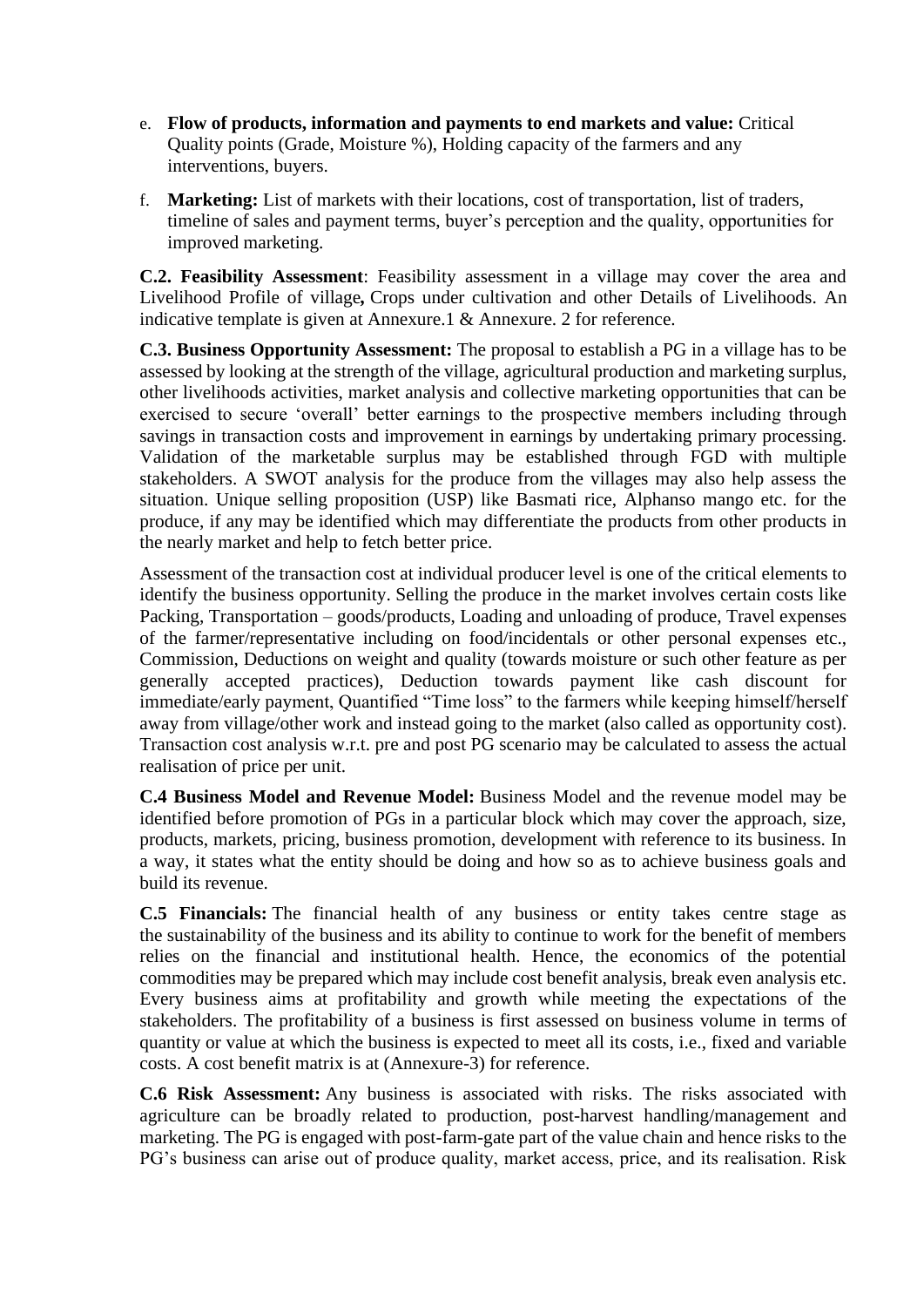associated with the commodities and its possible mitigation measures need to be properly ascertained.

**C.7 Indicative Pricing & Actual Price:** Ascertain the prevailing price for various types and grades of the produce from as many markets and sources as possible and derive the indicative price that can be offered to the members against their sales through the PG. Indicative price may be ascertained through deducting the cost items like moisture loss, as per normal trade practices, Price buffer to cover risks due to price volatility, Expenses expected to be incurred in marketing the produce, payment to Krishi Udyog Sakhi, corpus fund at PG level etc. from the total prices ascertained. Prior to scoping and setting up Producers Group, it is important have a tentative business plan by the block level mission unit.

### **D. Scoping to Establish Producers' Group:**

**Identification of Business Activities & Development of Business Plan:** Identification of the business activities and development of business plan may be done through participatory approach with the intended women farmers. With the understanding on the potential commodities, business opportunities, business models and markets developed prior to promotion of PGs, discussion may be held with the intended members to make them understand the profile of the village w.r.t. different commodities, resources etc. and various business opportunities around it. The intended PG members may be facilitated to generate idea of building the business framework for PG including business model, select financials, risk assessment and such other incidentals.

Based on the business idea finalised by the intended members, a tentative business plan may be discussed with them and support them preparing the business plan. During the scoping on promotion of Producers' Groups, following important aspects of Producers Groups need to be discussed and properly oriented to the intended members;

- a. Importance of development of business plan
- b. Cash / Fund management includes opening of Bank account, collection of initial membership fee and support through CLF, who & how it will be managed.
- c. **Action Plan for PGs** includes the series of activities the PGs need to do while doing business like developing of business plan & submission, scheduling of the products for the market, collection data on marketable surplus, identifying market/buyers, pre-supply arrangements, collection and aggregation of products, primary processing of produce and quality check, weighing/aggregation/dispatch management, logistics plan, transaction closure & payment to members, fund management, role of Udyog Mitra etc.
- d. Sharing of Profit & Loss among the PG members.
- e. Resource planning *(the resources may be Infrastructure, working capital, Institution Building, Internal & External sources, Assessment & Management etc.).*
- f. Financials *(sales, purchases, expenses, surplus/deficit, patronage bonus, memberwise/product-wise realisation.)*
- g. **Assumptions** form important section of the Business Plan. The success or otherwise of a Business Plan relies on "realistic assumptions". Some of the assumptions while developing Business Plans include, no. of villages to be members of the PG, No. of members expected to channelize their products through the PG, marketable surplus expected at village level, marketable surplus expected to be channelled through the PG, expected price at which products are likely to be sold in the market, whether any direct market linkages are possible? If yes for which products, how much quantity and at what price, costs on transportation,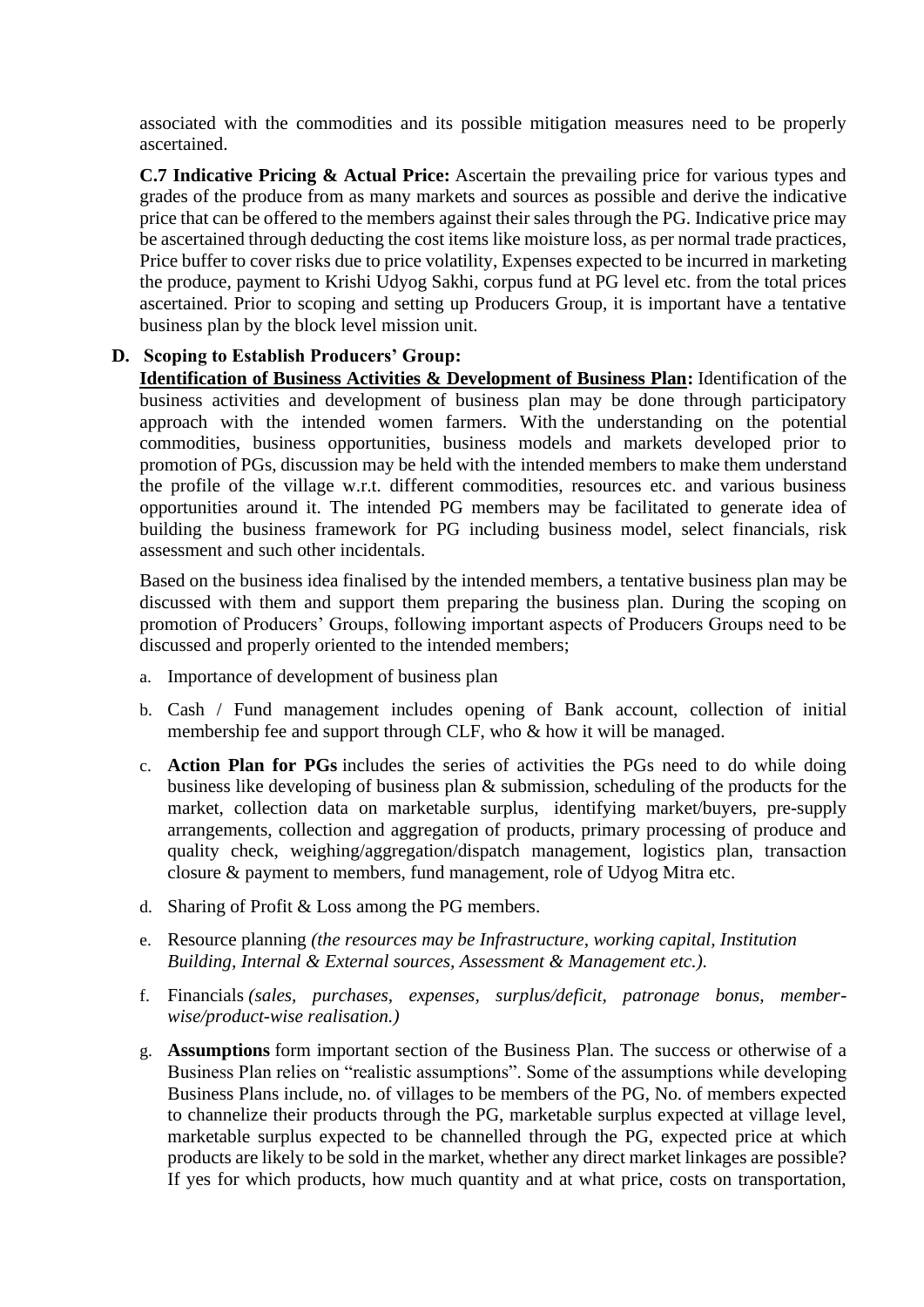hamali etc., incentive to the Udyog Mitra. An indicative business plan template is given at Annexure 5.

### **E. Setting up a Producers' Group:**

**E.1 Setting up Producers Group:** Adopting a systematic process to set up a Producer Group would be critical in promotion of a Producers Group with clear business idea and execution plan. It starts with awareness among the prospective farmers in the villages on the concept of PG and facilitation to form a Producer Group (PG). Setting up of a Producers Groups may include broad steps like awareness creation and mobilisation of producers, formation of Producers Groups and establishment of system and process.

To facilitate formation of Producers Groups in a block, SRLM may design a PG formation drive deputing its staff to work with Krishi Udyog Mitra to form PGs in potential locations. Conduct meetings (1-2 meetings may be required to form the PG) with the prospective PG members to form the Producers Groups. The activities may cover:

- a. Sharing business plans around the selected commodities, concurrence/endorsement of the PG on the shared Business Plan
- b. Orientation on the business processes to be followed,
- c. Facilitate PG members to decide on the name of the producers' group,
- d. Formation of Management committee (on rotation every season/quarter or as found suitable),
- e. Interaction with Banks to understand the formalities and documents needed to open an account,
- f. Decision on membership fees, (One-time cost); deciding timeline for collection
- g. Identification of location for setting up an aggregation centre,
- h. Share roles & responsibility of management committee, Udyog Mitra,
- i. Facilitate selection for leadership: Identify responsibility and define roles for leadership
- j. Set minimum agenda for subsequent meetings,
- k. Finalizing books of records that are to be maintained by Udyog Mitra
- l. Capacity Building Need Assessment of PG members.

#### **E.2. Bank Account of Producers Groups**

Reserve Bank of India through its Master Circular dated 18<sup>th</sup> September 2020 has recognised Producers Groups being promoted under DAY-NRLM as a collective to facilitate collective production and marketing for the produce of the members. In the Master Circular dated 18<sup>th</sup> September 2020, Point no.7.1.3 Banks are advised to open current account for the Producers Groups promoted under DAY-NRLM. Accordingly, Banks may be approached to open accounts for the Producers Groups.

#### **E.3. Establishment of Village Level Aggregation Centre (VLAC)**

Based on the requirement in the business plan, it is important to establish a VLAC to keep the assets they have and to facilitate aggregation of produce at a common point. For establishment of VLAC, following are the critical points that need to be looked into carefully and addressed accordingly while establishing the VLAC:

a. **Awareness on the selection parameters for VLAC establishment:** Already constructed space may be rented as per business requirements which are expected volume of the commodities to be handled, storing assets, e.g., crates, weighing scale, moisture meter, seasonality etc.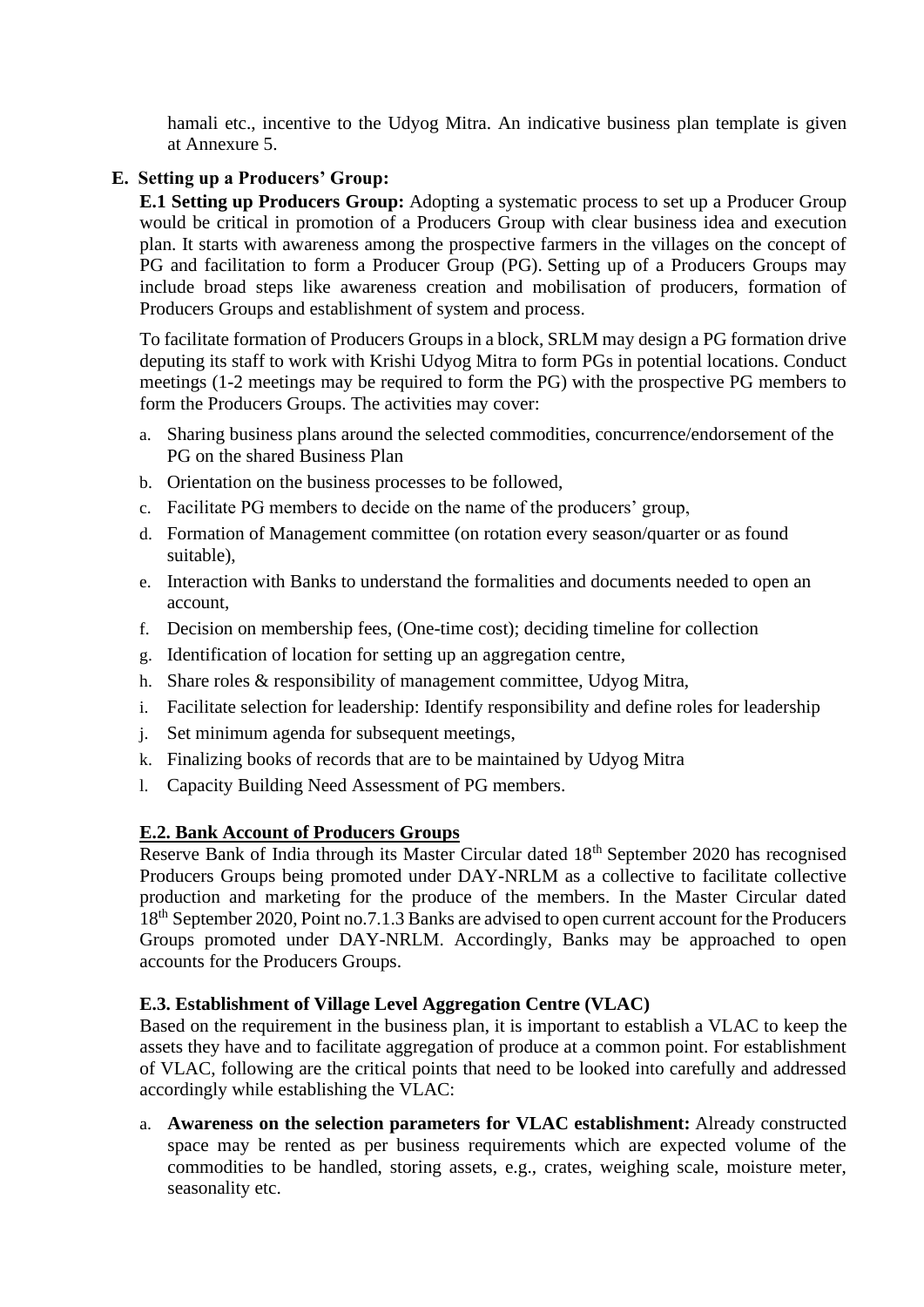- b. No land should be purchased or taken on lease for setting VLAC, unless explicitly indicated in the business plan
- c. Cost of running the VLAC is to be borne by the PG, hence generating profit from operations is a must.
- d. Orient Management/Executive Committee supervising activities of VLAC.
- e. Udyog Mitra as the Manager for VLAC would be oriented on various aspects to build her/his capacity to run the VLAC.
- f. VLAC establishment & management plan may be developed as per the category of commodities to be handled like Food Grains & Cereals, Fruits and Vegetables, NTFPs and Medicinal Plants which have different requirement as per their characteristics.

#### **E.4. Training and Capacity Building**

In order to nurture and build the capacity of stakeholders involved in PG promotion like block staff, Krishi Udyog Sakhi and PG Committee members, prior training need to be imparted to all. After promotion of PG, repeat training on critical aspects like business plan, business management, financials, maintenance of books of records may be imparted. A proper training module need to be prepared and implemented which may cover aspects like Business Planning & management, Institutional Processes, Management of PG, Books and Records, Internal Control and Checks, Legal Compliance (when it becomes registered entity), Mitigation measures to safeguard environment, Outreach plan, Product knowledge etc.

#### **F. Support to Producers' Group under DAY-NRLM:**

Under DAY-NRLM, provisions have been made to provide infrastructure and working capital support to the producers' groups. Guidelines on "Financing Producers Collectives under DAY-NRLM", issued on 24th May 2020 from the Ministry may be referred for funding support to the Producers Groups. For area/villages where CLF/GPLF has not been formed but the area/villages have the prospect of promotion of PG, the promotion and financing of the Producers Groups in such area may be taken up at block mission unit where the mission must have placed dedicated staff for value chain development.

#### **G. Graduation of Producers Group as a formal entity:**

Producers Group based on their business plan requirements and increase in membership over a period of time may need to be registered into a legal entity say Cooperative, Producer Company, LLP etc. Producers Groups should endeavor for this after a  $2 - 3$  years of operation. This may be assessed based on its (i) business performance, (ii) member strength and (iii) articulated plan to move forward for registration as a Legal Entity (Cooperative, LLP etc.). Consultation with legal experts may be planned to get a comparison of various legal forms. The comparison may be shared with PGs to elicit their choice and take a well-informed decision to either go /not got for registration as a legal entity. If the PG have already done business for minimum of two years with significant volume of business & business processes are adopted then it may be considered to be promoted as FPO to get support under the scheme "Promotion of 10,000 FPOs" of the Ministry of Agriculture.

#### **H. Convergence Opportunities:**

Convergence with the schemes/programs of other Ministries / Departments to leverage support is key to support the producers' groups on various aspects. Looking at the prospect convergence opportunities may be explored and support may be leveraged from the scheme/program like Article 275 and Van Dhan Vikas Kendra of Ministry of Tribal Affairs, establishment of community assets from MGNREGA/RUBAN of the Ministry of Rural Development, training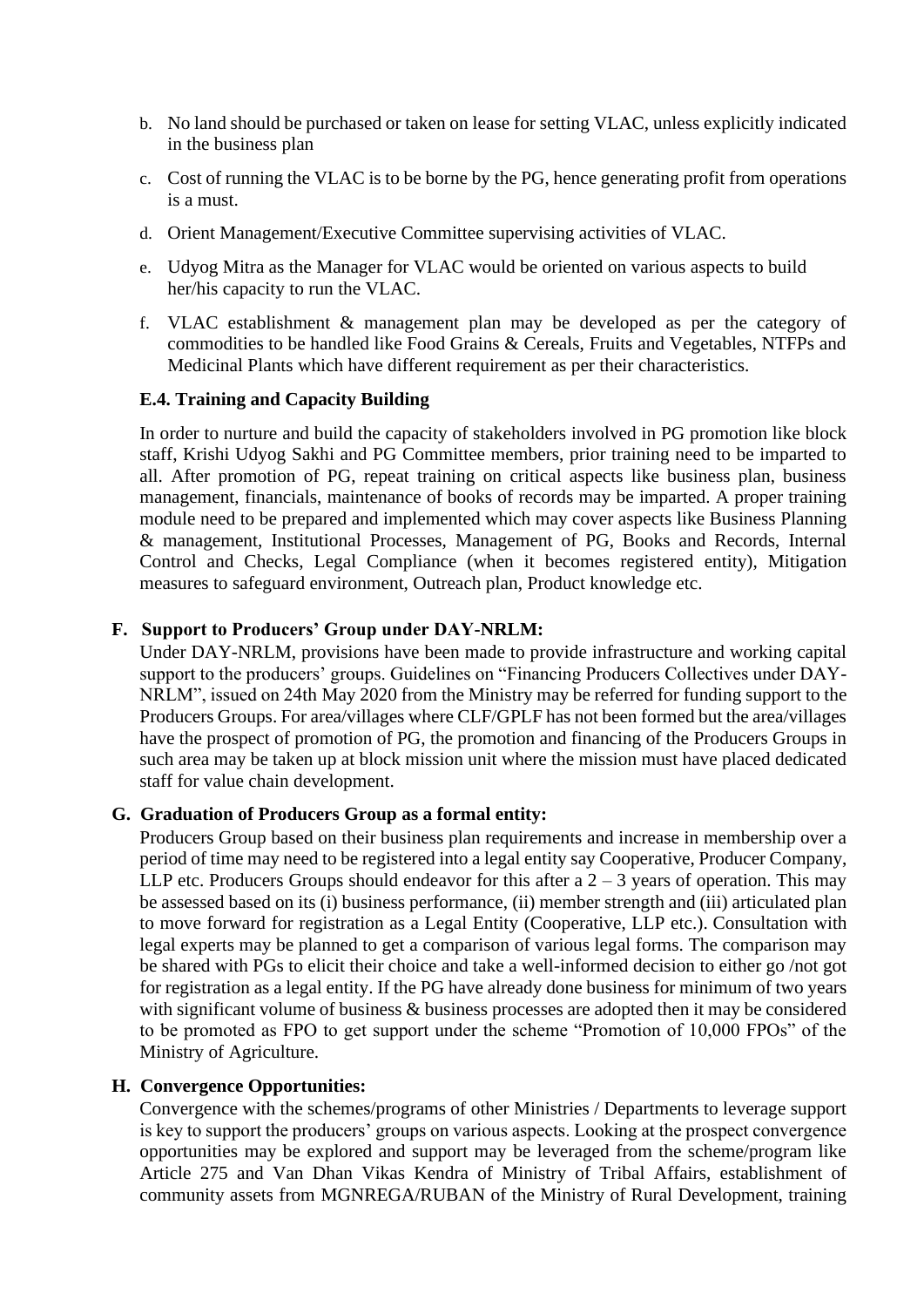support from RSETI/KVK/TRIFED, PM Formalisation of Micro Enterprise of MoFPI, Agri Infrastructure Fund of Ministry of Agriculture etc. Further, any State-run program/scheme compatible for the activities of the Producers Groups may also be leveraged.

# **Section II: Management of PG**

### **A. Management of Business Processes:**

The business processes for the Producers Group primarily encompass the activities such as Business Activities Mapping with Accountability, Differentiating Perishables/Non-Perishables wherever relevant, Market Assessment (By Management and Udyog Mitra), Preparation of Seasonal Calendar of Produce, Farmer level Processes (Quality product, Post-Harvest Management & Market ready product), Market Intelligence, Product Handling and Marketing & Market Access, Dispatches/Delivery Management/Transportation of Produce on time and Documentation of all activities of PG. A business plan responsibility matrix is at Annexure 4 for reference. Each Producers Group should have such responsibility matrix with proper orientation to its members as part of the training program.

In order to avoid any losses at PG level and make PG risk averse, PG need to close the business transaction within one to two days for the perishable commodities and in case of non-perishable commodities PG should not store the commodity(ies) for longer period.

### **B. Governance of Producers Group:**

Day to day activities is to be carried out by the Management Committee of the Producers Group. First, four (4) to six (6) PG members may be selected to form Management Committee. From the management committee, three persons may be selected as President, Secretary & Treasurer. Two of the Office Bearers which is to be declared by the PG would be responsible for carrying out Bank operations. Rotation of the management committee may be ensured in every two years. Followings are the key responsibilities of the Management Committee managing the group.

- Ensure that the PG is aligned to its vision, mission and works to achieve its set goals
- Provide vibrant leadership to PG
- Engage in day-to-day management and functioning of PG.
- Supervision and monitoring of business transactions.
- Oversee the activities of the Udyog Mitra.
- Develop greater understanding of market in tandem with UMs.
- Overall responsibility to oversee the business operation of the Producers Group.
- Indicate capacity building requirements of PG members
- Ensure participation of members for the designated training and exposure visits,
- Facilitate squaring off the accounts with the CLF/GPLF after completion of agreed upon business cycle with the CLF/GPLF.

### **C. Krishi Udyog Sakhi and its role in the Producers Group:**

Seeding and scaling up value chain interventions in the specific location will be primary role of Krishi Udyog Sakhi. Key roles & responsibilities of the Udyog Mitra would cover identification of potential commodities for farm-gate value addition, promotion of producers collectives, aggregation and market linkages, identification of potential producers for formation of Producers Groups, set up aggregation mechanism and ensuring quality control, help in business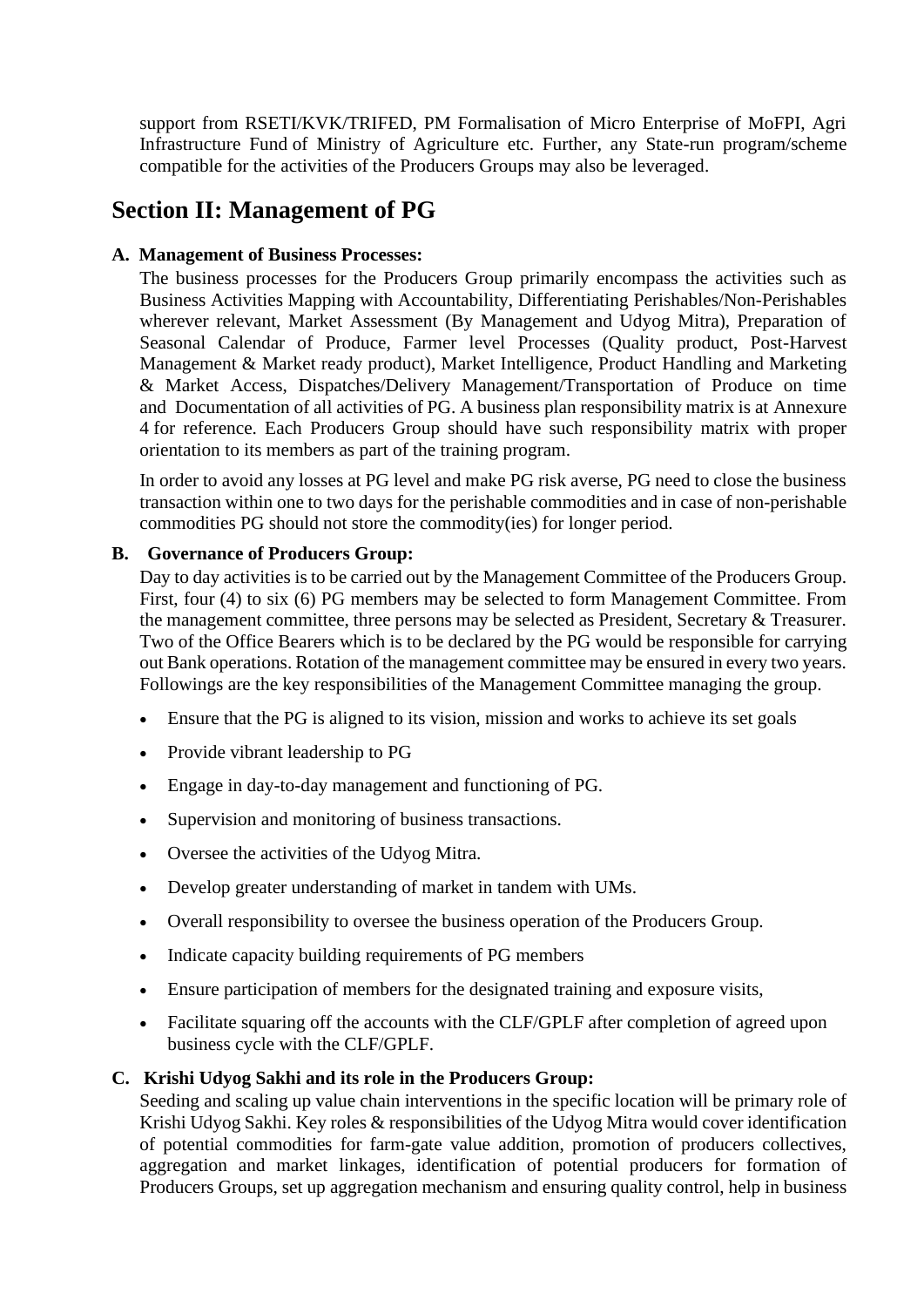plan preparation, capacity building of producers on harvest and post-harvest management of relevant commodities being dealt by the producers group, dissemination of price information and quality specifications to the PG members, maintain procurement record of the members and maintaining stipulated books of records, act as a manager of a PG for all day to day business operations of the PG, support planning for the next cycle of transaction, periodically appraise the VO on status of PG through VO Livelihoods Sub-Committee, maintenance of the books of records of the Producers Collectives, may support Producers Enterprise in management of procurement centre in the village. A planning template for next cycle of transaction is at (Annexure 6). After initial support from SRLM for initial 2 to 3 years in tapered manner, as soon as the business of PG starts functioning in scale, the honorarium of Krishi Udyog Sakhi should come out of the profit generated from the business of the PG.

### **D. Finance and Accounting Management:**

**D.1: Books of Accounts for the Producers Groups:** Maintenance of proper books of accounts is very important for any business organisation. It will help bring clarity, bring transparency, build trust among members and support smooth business operation. Followings are the list of books of accounts a Producers Group will maintain:

- 1. Cash Book
- 2. Daily business Register
	- a. Daily Procurement *[Member name, Commodity, Grade, Rate, Volume (Qntl/Ltr), Value (INR)]*. Receipt for each procurement. *- annex*
	- b. Daily Sales *[Commodity, market/buyer, Grade, Rate, Volume (Qntl/Ltr), Value (INR)]*
- 3. Member Ledger
- 4. Member pass book (transaction record book) separate book for each member *annex*
- 5. Assets register *(annex)*
- 6. Membership fees register *(annex)*
- 7. Vouchers (payment, receipt, sales, purchase) file

**D2: Operating Profit & Loss Statement:** In order to track the business growth & effectiveness of the PG, "**Operating Profit & Loss Statement**" will be prepared for every business cycle as proposed in the business plan proposal. A template for preparation of the Operating Profit & Loss statement is at *Annexure – 7* for reference.

Based on the operating profit and loss statement, profit may be distributed among members after every business cycle. Consequent upon calculation of operating profit / loss, 75% of the profit should be distributed among all active members based on their patronage (in term of value of commodities) and rest 25% of the profit may be kept as corpus fund with the PG which can be used to compensate any loss or meet any exigency expenses in future.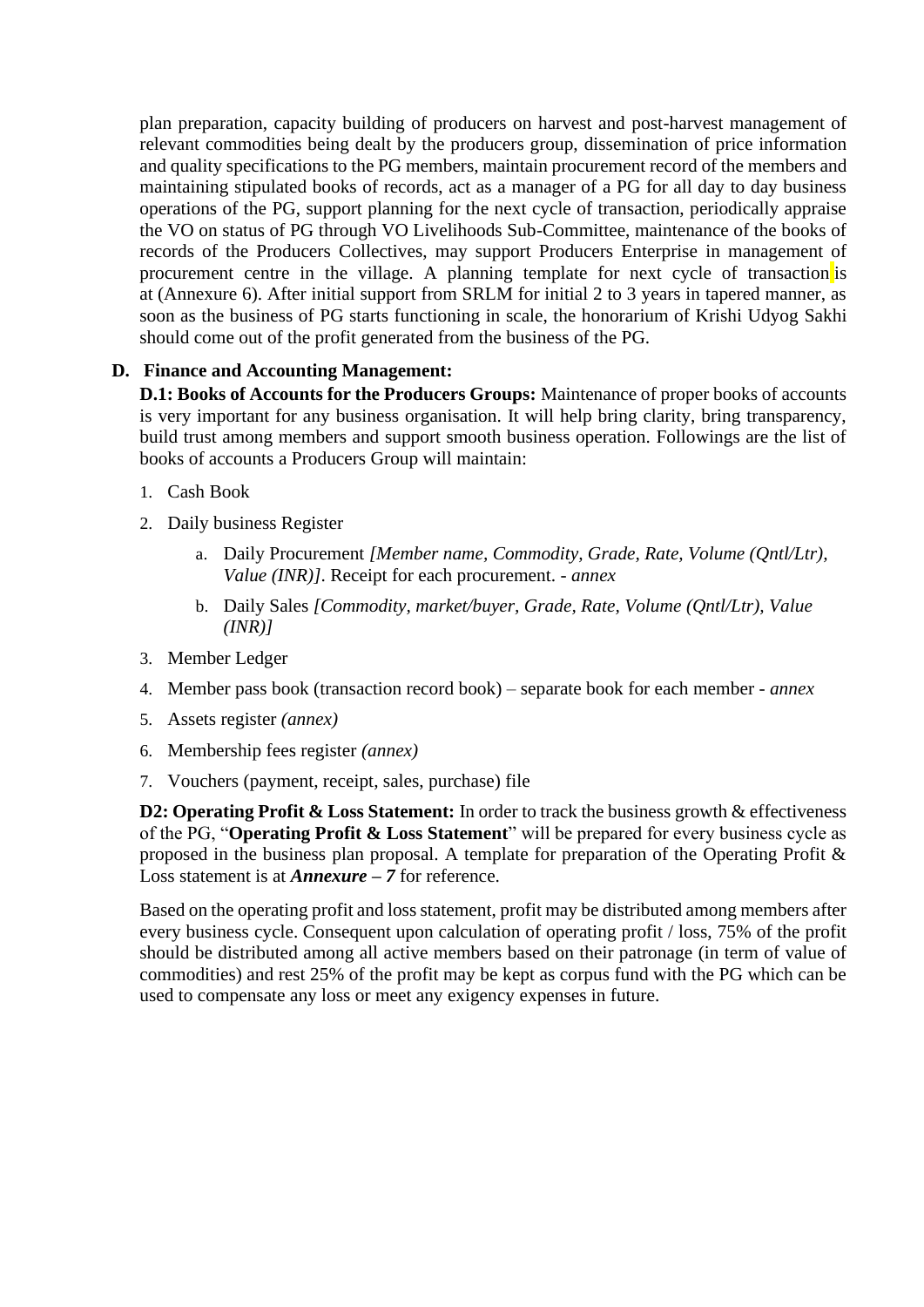# **Section III: Monitoring of Producers Groups**

Monitoring will be very important to ensure desired business output by the producers' groups and timely squaring off of loan account with CLFs. Followings are the broad areas for monitoring of the promotion of Producers Groups at different level:

| <b>Level</b> | <b>Monitoring Indicators</b>                                                                                                                                                                                                                                                                                                                                                                                                                                                                                                                 | <b>Reporting requirement to next level</b>                                                                                                                                                     |  |  |  |
|--------------|----------------------------------------------------------------------------------------------------------------------------------------------------------------------------------------------------------------------------------------------------------------------------------------------------------------------------------------------------------------------------------------------------------------------------------------------------------------------------------------------------------------------------------------------|------------------------------------------------------------------------------------------------------------------------------------------------------------------------------------------------|--|--|--|
|              | <b>CLF Lev PG wise monitoring indicators</b>                                                                                                                                                                                                                                                                                                                                                                                                                                                                                                 |                                                                                                                                                                                                |  |  |  |
| el           | 1. Number of Producers Groups promoted (PG p<br>rofile data collected in format)<br>2. Producers Groups developed and submitted th 3. PG wise business volume/value.<br>e business plan to CLF<br>3. Number of members covered (including caste<br>category wise)<br>4. Producers Groups received fund from CLF<br>5. Infrastructure/equipment procured and shared<br>with the producers' groups.<br>6. Target volume and value of business for a FY.<br>7. Volume and value of business for a FY<br>8. PGs squared off the account with CLF | 1. Information on the new PGs formed.<br>2. Members information.<br>4. PGs squared off the working account<br>after the business season.<br>5. No. of PG prepared Operating P&L s<br>tatement. |  |  |  |
| el           | Block lev 1. Number of Producers Groups promoted ( $PG p$<br>rofile data collected and updated in online mo<br>dule)                                                                                                                                                                                                                                                                                                                                                                                                                         | $\mathbf{u}$ .<br>Updation of PG profile data in the w<br>ebsite within one month of promotio<br>n of PG.                                                                                      |  |  |  |
|              | 2. Producers Groups developed and submitted th 2. Monthly data update in PG /MPR mo<br>e business plan to CLF (PG wise                                                                                                                                                                                                                                                                                                                                                                                                                       | dule.                                                                                                                                                                                          |  |  |  |
|              | 3. Producers Groups received fund from CLF                                                                                                                                                                                                                                                                                                                                                                                                                                                                                                   | 3. Field visit by the block staff to mini<br>mum 50% of the PG every month.                                                                                                                    |  |  |  |
|              | 4. No. of CLF procured infrastructure/equipment<br>and shared with the producers' groups.                                                                                                                                                                                                                                                                                                                                                                                                                                                    | Visit to all PGs during preparation of b                                                                                                                                                       |  |  |  |
|              | 5. Target volume and value of business for a FY                                                                                                                                                                                                                                                                                                                                                                                                                                                                                              | usiness and squaring off account with C<br>LF.                                                                                                                                                 |  |  |  |
|              | 6. Volume and value of business for a FY                                                                                                                                                                                                                                                                                                                                                                                                                                                                                                     |                                                                                                                                                                                                |  |  |  |
|              | 7. Number of members covered <i>(including caste</i> )<br>category wise).                                                                                                                                                                                                                                                                                                                                                                                                                                                                    |                                                                                                                                                                                                |  |  |  |
|              | 8. Number of PGs squared off the working capita<br>1 account with CLF.                                                                                                                                                                                                                                                                                                                                                                                                                                                                       |                                                                                                                                                                                                |  |  |  |
| <b>State</b> | <b>Monitoring of block wise data</b><br>1. Number of PGs promoted                                                                                                                                                                                                                                                                                                                                                                                                                                                                            | 1. Check & confirm updation of profile                                                                                                                                                         |  |  |  |
|              | 2. Number of PGs developed the business plan a<br>nd submitted to CLFs.                                                                                                                                                                                                                                                                                                                                                                                                                                                                      | s of PGs formed<br>2. Monthly business progress.<br>3. PGs squared off account with CLFs                                                                                                       |  |  |  |
|              | 3. Number of PGs received fund from the CLF                                                                                                                                                                                                                                                                                                                                                                                                                                                                                                  | 4. Members coverage                                                                                                                                                                            |  |  |  |
|              | 4. Volume & value of business in a FY (as per th<br>e business plan) – target $\&$ achievement                                                                                                                                                                                                                                                                                                                                                                                                                                               |                                                                                                                                                                                                |  |  |  |
|              | 5. Volume and value of business by the PGs (Mo<br>M)                                                                                                                                                                                                                                                                                                                                                                                                                                                                                         |                                                                                                                                                                                                |  |  |  |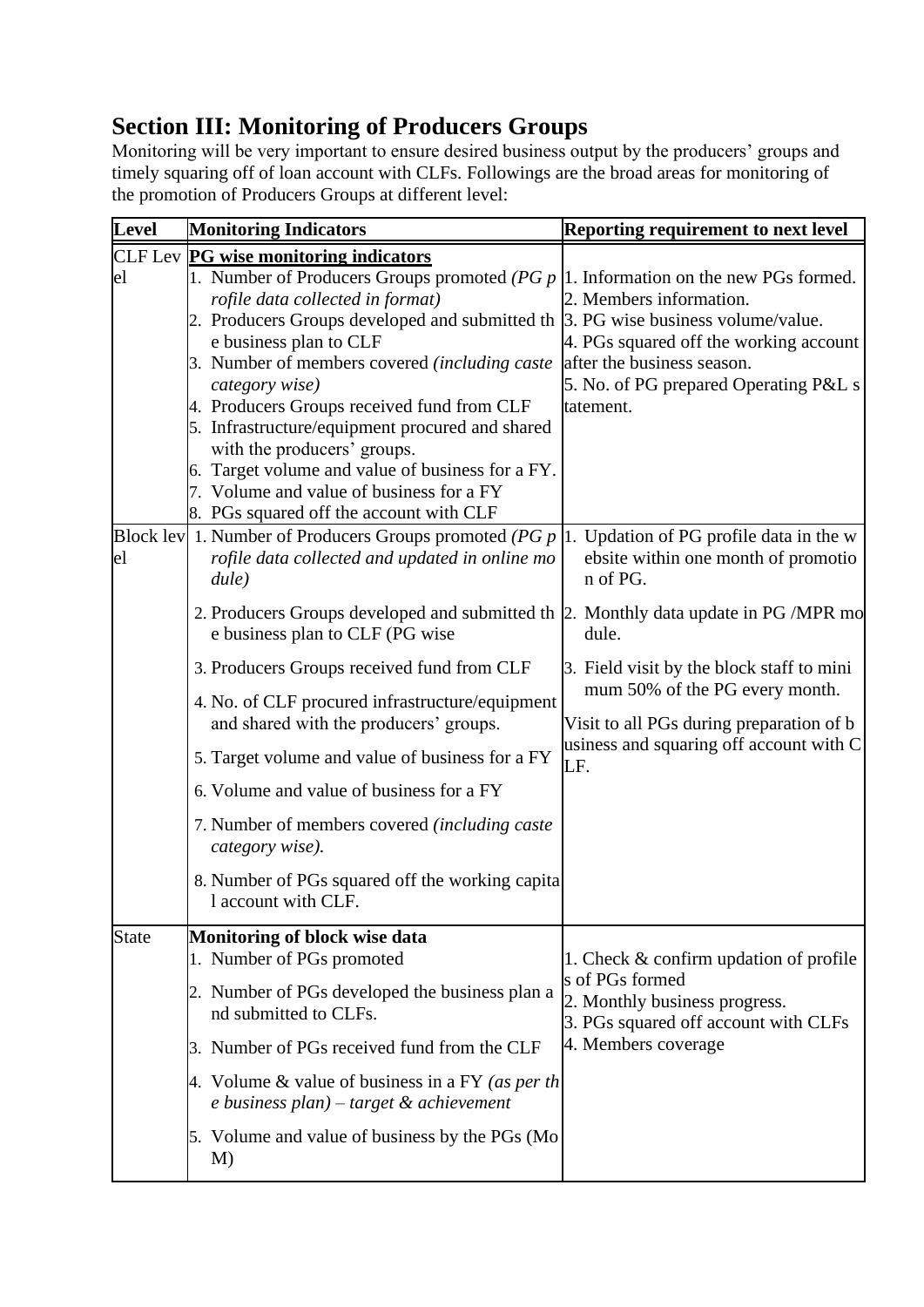| Level | <b>Monitoring Indicators</b>                                                    | <b>Reporting requirement to next level</b> |
|-------|---------------------------------------------------------------------------------|--------------------------------------------|
|       | 6. Number of PGs squared off account with CLF                                   |                                            |
|       | 7. State level staff to visit at least 10% of the Pro<br>ducers Groups in a FY. |                                            |
|       | National Monitoring of State/block wise data                                    |                                            |
| Level | 1. Number of Producers Groups promoted                                          |                                            |
|       | 2. Number of PGs developed the business plan an                                 |                                            |
|       | d submitted to CLFs.                                                            |                                            |
|       | 3. Volume of business (target & achievement)                                    |                                            |
|       | 4. Number of PGs squared off account with CLF                                   |                                            |

\*\*\*\*\*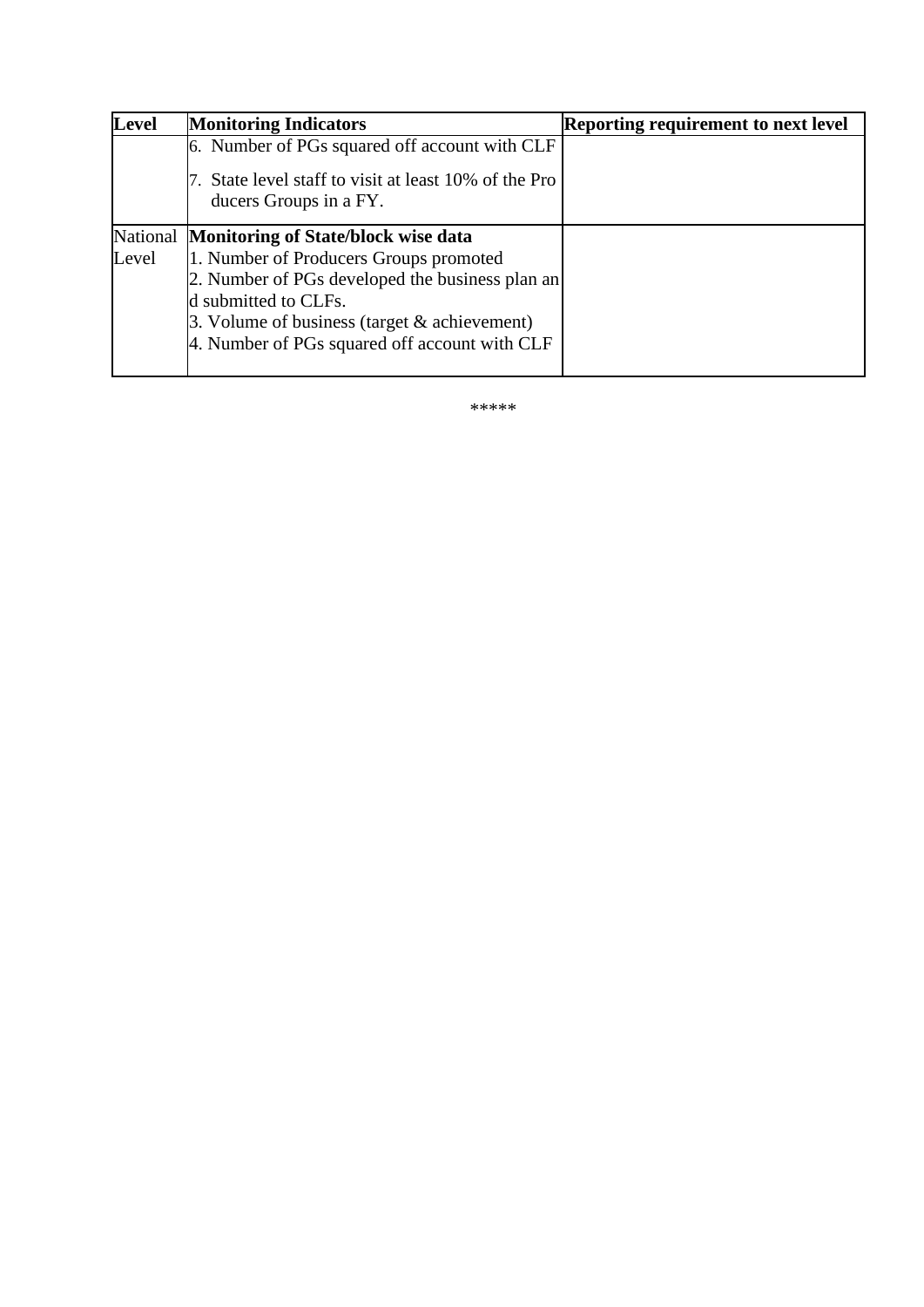# **ANNEXURES**

# **Annexure1***: Area Profile (Village)*

| S No.          | <b>Particulars</b>                            | <b>Details</b>               |
|----------------|-----------------------------------------------|------------------------------|
| $\mathbf{1}$   | Name of the Village                           |                              |
| $rac{2}{3}$    | Name of the Gram Panchayat                    |                              |
|                | Name of the Block                             |                              |
| $\overline{4}$ | Name of the District                          |                              |
| 5              | <b>Names of Nearest Towns/Cities with</b>     |                              |
|                | distance in Km                                |                              |
| $\overline{6}$ | How is the road connectivity to the Village   | All Weather Road/Kutcha Road |
| 7              | <b>Transportation facilities:</b>             |                              |
|                | <b>Public Transport/Bus</b>                   |                              |
|                | Public Transport/Train                        |                              |
|                | Private Transport/Bus                         |                              |
|                | Private Transport/Others                      |                              |
| 8              | <b>Communication facilities (functional):</b> |                              |
|                | Telephone/Landline:                           |                              |
|                | Telephone/Mobile:                             |                              |
|                | Internet services:                            |                              |
| 9              | Electricity supply                            | Uninterrupted/Intermittent   |
| 10             | Total population of Village (Number)          |                              |
| 11             | Number of Households                          |                              |
| 12             | <b>Number landholding Farmers</b>             |                              |
| 13             | Number of landless/tenant Farmers             |                              |

# **Annexure2: Land & commodity profile of the Village**

| $\overline{\mathbf{S}}\ \overline{\mathbf{N}}\mathbf{0}$ . | <b>Particulars</b>                  | <b>Details</b> |
|------------------------------------------------------------|-------------------------------------|----------------|
|                                                            | Name of the Village                 |                |
|                                                            | Name of the Gram Panchayat          |                |
| $\frac{2}{3}$                                              | Total land area of the Village      |                |
|                                                            | Area under agriculture in Ha.       |                |
| $\frac{4}{5}$                                              | Irrigated area in Ha.               |                |
|                                                            | Area under forest cover in Ha.      |                |
| $\frac{6}{7}$                                              | Other land area in Ha.              |                |
| $\frac{8}{9}$                                              | Agri. Lands – Types of Soils        |                |
|                                                            | Irrigation: (Source, Seasonality)   |                |
| $ 10\rangle$                                               | Major commodities grown             |                |
| $\overline{11}$                                            | Varieties of the commodities        |                |
| $\overline{12}$                                            | Any specific USP of the commodities |                |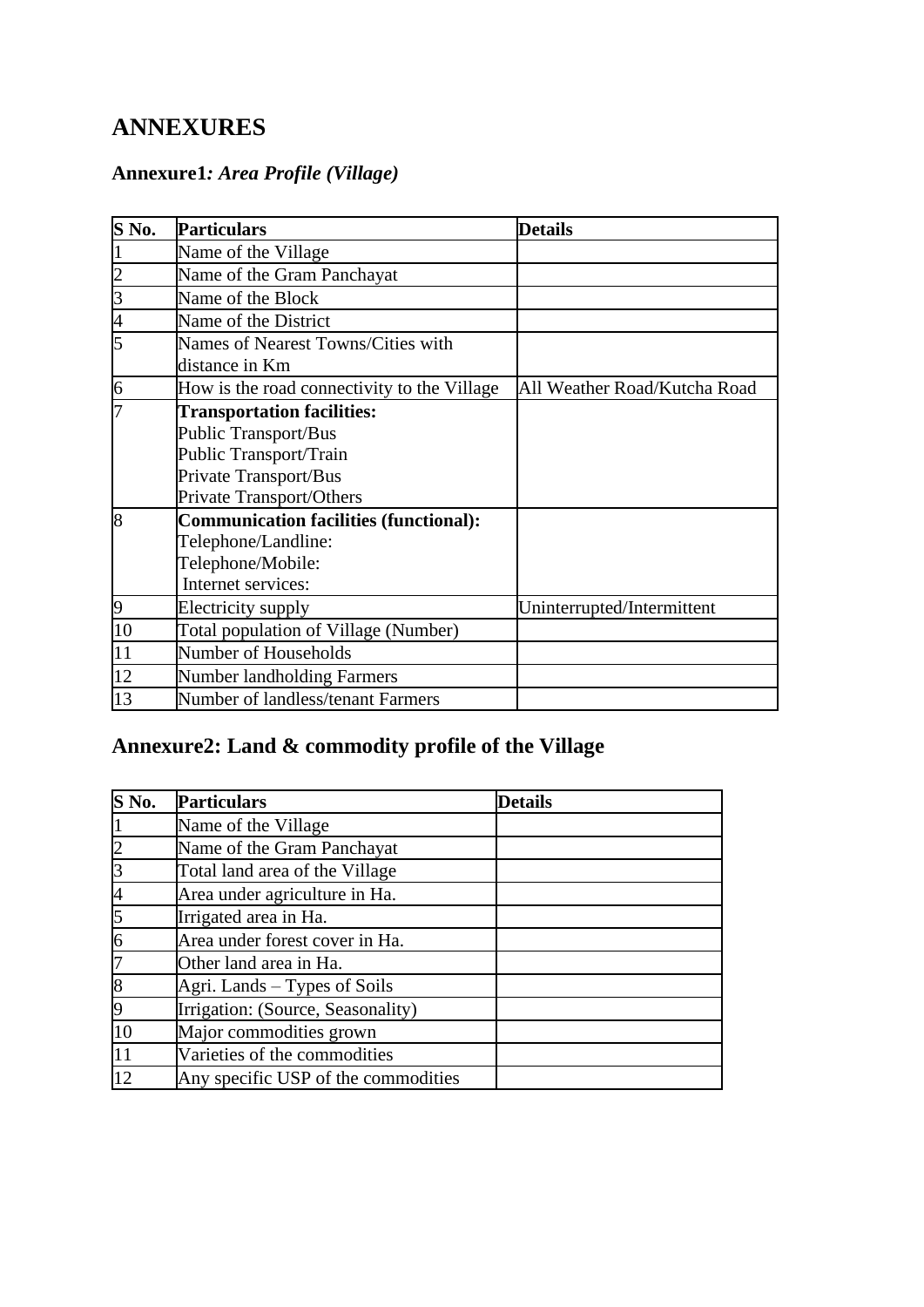# **Annexure3-***: Cost Benefit Analysis*

|                    |                                | Particulars Member - Own Member - Sales PG - Only |                             | $PG -$             | <b>Udyog Mitra</b> |
|--------------------|--------------------------------|---------------------------------------------------|-----------------------------|--------------------|--------------------|
|                    | <b>Sales</b>                   | <b>Through PG</b>                                 | <b>Channelling</b>          | Trading            |                    |
| Income/            | Value of goods                 | Amount paid by                                    | Any                         | Value of           | Monthly fixed      |
| <b>Benefit</b>     | sold in the                    | PG as net                                         | commission                  | goods              | amount             |
|                    | Market or to                   | realisation for the deducted as                   |                             | (aggregated        | received plus      |
|                    | others                         | Products sold                                     | facilitation fee            | from               | expected           |
|                    |                                | through PG                                        | by the PG for               | Members)           | Commission on      |
|                    |                                |                                                   | the sales of                | sold in the        | sale of produce    |
|                    |                                |                                                   | produce                     | Market             | through PG in      |
|                    |                                |                                                   | through PG                  |                    | the market.        |
| Cost               | Transaction                    | Costs on                                          | Transaction                 | Cost of            | Nil                |
|                    | costs                          | additional                                        | Costs                       | Purchases          |                    |
|                    |                                | processes                                         |                             | plus               |                    |
|                    |                                | undertaken as per Payment to                      |                             | Transaction        |                    |
|                    |                                | PG's requirement Udyog Mitra                      |                             | Costs plus         |                    |
|                    |                                |                                                   |                             | Payment to         |                    |
|                    |                                |                                                   |                             | <b>Udyog Mitra</b> |                    |
| <b>Net Benefit</b> |                                | Net income after Net income after Net income      |                             | Net income         | Net income         |
|                    | deducting costs                | deducting costs                                   | after deducting after       |                    | after deducting    |
|                    |                                |                                                   | costs                       | deducting          | costs              |
|                    |                                |                                                   |                             | costs              |                    |
| Qualitative        | Sales and                      | Assured market                                    | No product                  | Will be            |                    |
| aspects            | realisation under access;      |                                                   | handling risks.             | subjected to       | Responsible for    |
|                    | own control; not               |                                                   |                             | Product            | product quality,   |
|                    | depending on                   | Transaction costs No price risks.                 |                             | handling           | market access,     |
|                    | any others or PG can be lesser |                                                   |                             | risks and          | price realisation  |
|                    |                                |                                                   | Responsible to price risks. |                    | and enhanced       |
|                    |                                | Can save time                                     | minimise the                |                    | net earnings to    |
|                    |                                | required to sell                                  | transaction                 | Will have to       | the Members of     |
|                    |                                | the produce                                       | costs                       | bear the           | the PG.            |
|                    |                                | directly in                                       |                             | transaction        |                    |
|                    |                                | market/others                                     |                             | costs              |                    |
| Perceived          | Good or                        | Good or                                           | Good or                     | Good or Not        | Good or            |
| overall            | net Not good                   | Not good                                          | Not good                    | good               | Not good           |
| benefit            |                                |                                                   |                             |                    |                    |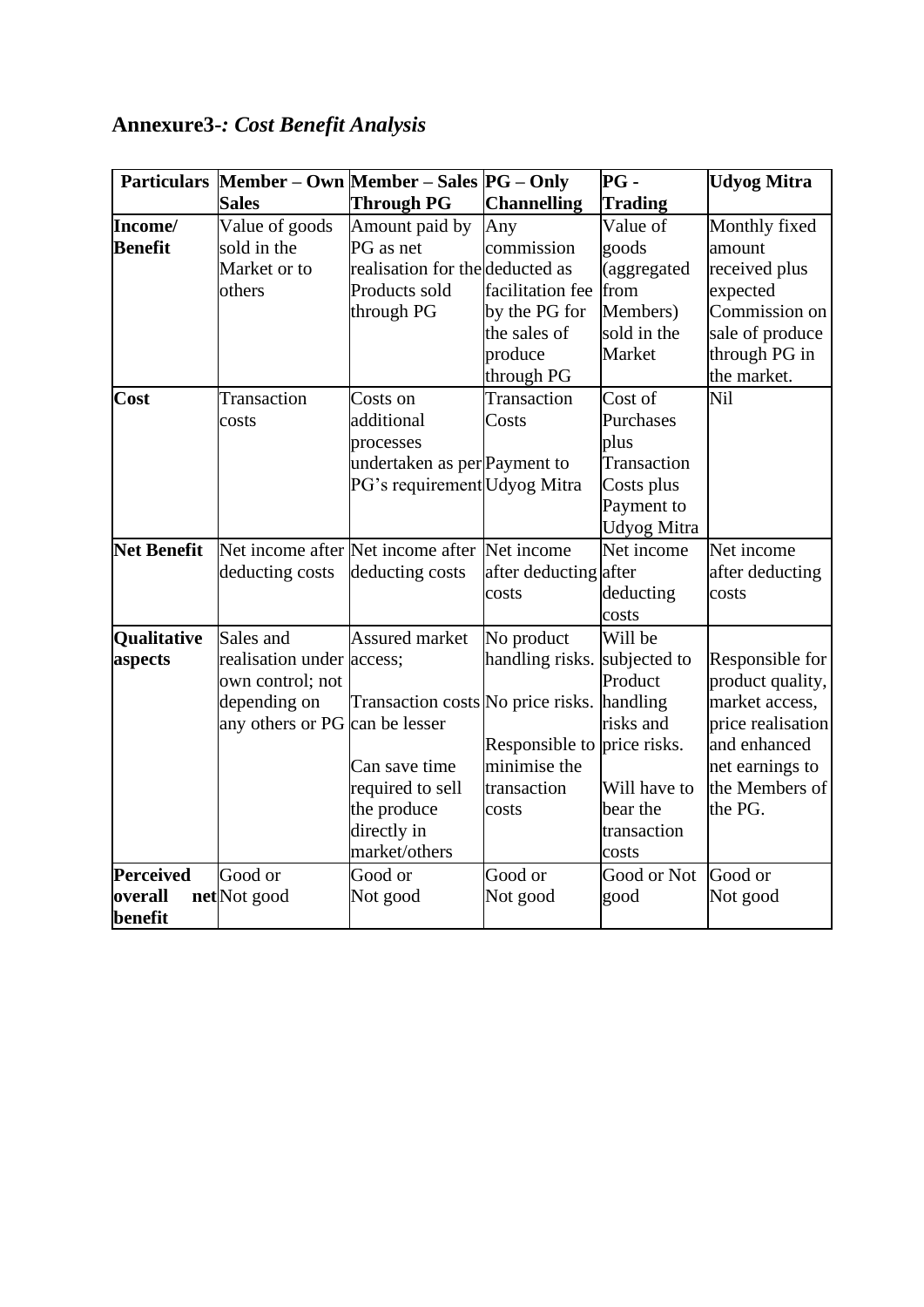| S No.        | <b>Business Process</b>                                                                                              | <b>Responsibility</b>                            |
|--------------|----------------------------------------------------------------------------------------------------------------------|--------------------------------------------------|
| A            | Collection of Data on Marketable Surplus from Udyog Mitra with support from<br><b>Members</b>                        | <b>Members</b>                                   |
| B            | Identifying at least three markets and three Udyog Mitra with support from<br>buyers for the products to be marketed | Project Team                                     |
| $\mathsf{C}$ | <b>Primary Processing of Produce</b>                                                                                 | <b>Members</b>                                   |
| D            | Quality check and aggregation of the product                                                                         | Udyog Mitra and President or<br>Secretary        |
| E            | Logistics arrangements                                                                                               | Udyog Mitra                                      |
| $\mathbf{F}$ | Delivery of the produce in the market / to the Udyog Mitra and one of<br>buyer                                       | designated Members                               |
| G            | <b>Collection of Payment</b>                                                                                         | Udyog Mitra and the designated<br><b>Members</b> |
| H            | Settling payment to Members                                                                                          | President / Secretary                            |
| $\mathbf I$  | Compensation to Udyog Mitra                                                                                          | President / Secretary                            |
| J            | Compiling transaction-wise Financials                                                                                | Udyog Mitra                                      |

# **Annexure4-***: Business Plan Responsibility matrix*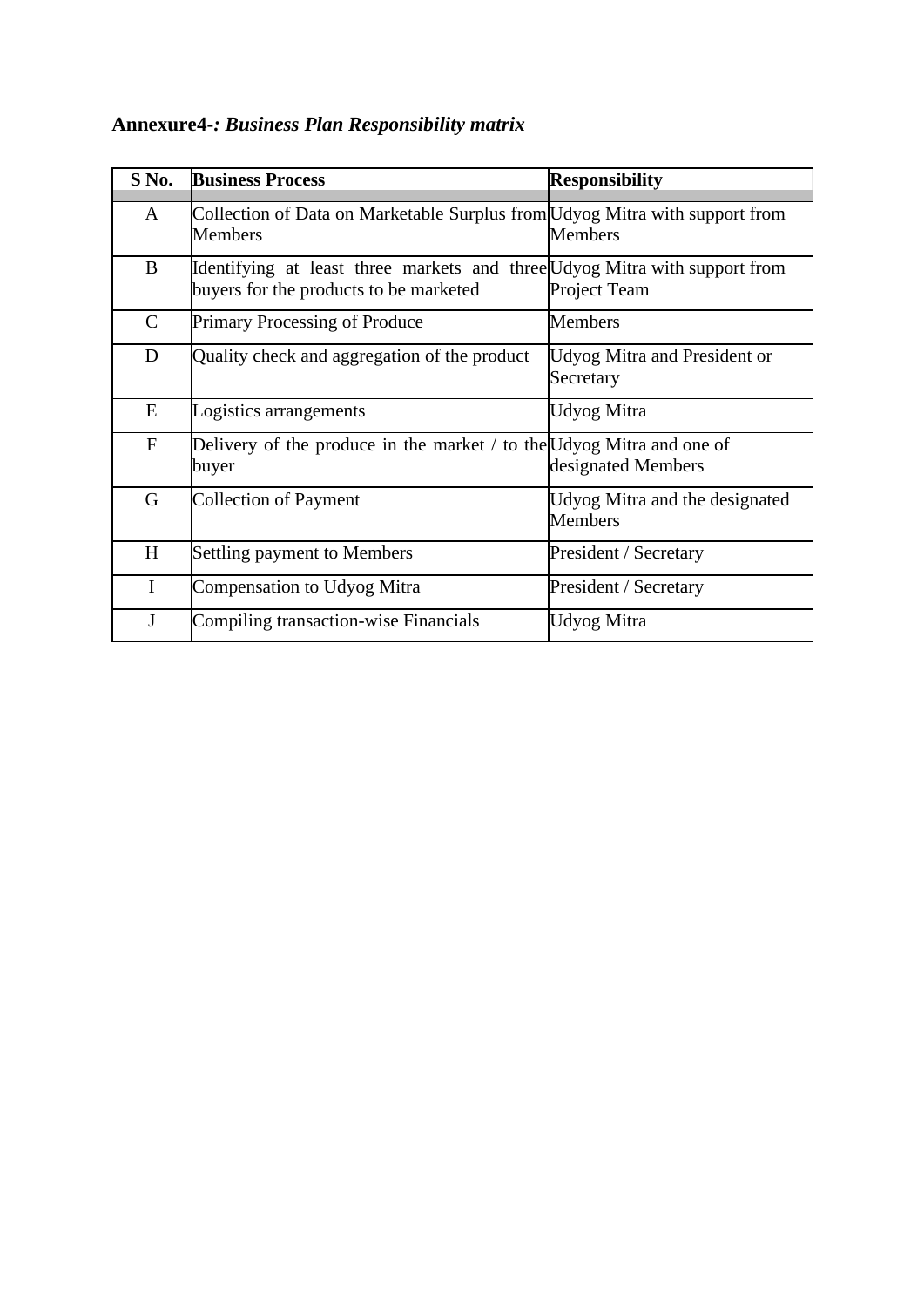## **Annexure 5 - Template for Business Plan**

## **Business Plan for**

*<<Name of the Producers Group>>,*

| auto generated code number of the PG      |                         |  |  |  |  |                |              |           |
|-------------------------------------------|-------------------------|--|--|--|--|----------------|--------------|-----------|
|                                           | <b>A. Basic Details</b> |  |  |  |  |                |              |           |
| <b>Block</b><br>Location<br>Village<br>GP |                         |  |  |  |  |                |              |           |
|                                           |                         |  |  |  |  | <b>Members</b> | <b>Total</b> | <b>SC</b> |
|                                           |                         |  |  |  |  |                |              |           |
| Name of Krishi                            |                         |  |  |  |  |                |              |           |
| Udyog Sakhi                               |                         |  |  |  |  |                |              |           |
|                                           |                         |  |  |  |  |                |              |           |

| <b>B. Commodities details</b> |           |     |     |     |     |     |      |      |     |      |            |            |     |
|-------------------------------|-----------|-----|-----|-----|-----|-----|------|------|-----|------|------------|------------|-----|
| Name                          |           |     |     |     |     |     |      |      |     |      |            |            |     |
| of commodities                |           |     |     |     |     |     |      |      |     |      |            |            |     |
| Seasonality                   | Commodity | Jan | Feb | Mar | Apr | May | June | Uulv | Aug | Sept | <b>Oct</b> | <b>Nov</b> | Dec |
| $(H-Harvest, P-$              |           |     |     |     |     |     |      |      |     |      |            |            |     |
| Production), tick             |           |     |     |     |     |     |      |      |     |      |            |            |     |
| in appropriate<br>place       |           |     |     |     |     |     |      |      |     |      |            |            |     |

## **C. Assumptions**

*May cover no. of members to be involved, calculation of surplus production, transaction cost, price, etc.*

## **D. Business activities for the PG (aggregation, primary processing, transportation etc.) and plan.** *what, where, how, who?*

*commodity-month wise procurement plan, establishment & management of VLAC Marketing plan (market, transport arrangement etc.)*

| <b>E. Financial Projections</b>  |  |                           |  |  |  |  |
|----------------------------------|--|---------------------------|--|--|--|--|
|                                  |  | <b>Amount (in Rupees)</b> |  |  |  |  |
| <b>E1. Total Revenue</b>         |  |                           |  |  |  |  |
| a. Commodity 1                   |  |                           |  |  |  |  |
| b. Commodity 2                   |  |                           |  |  |  |  |
| .                                |  |                           |  |  |  |  |
| <b>E2. Total Procurement</b>     |  |                           |  |  |  |  |
| a. Commodity 1                   |  |                           |  |  |  |  |
| b. Commodity 2                   |  |                           |  |  |  |  |
| $\cdots$                         |  |                           |  |  |  |  |
| E3. Operating Profit $(E1 - E2)$ |  |                           |  |  |  |  |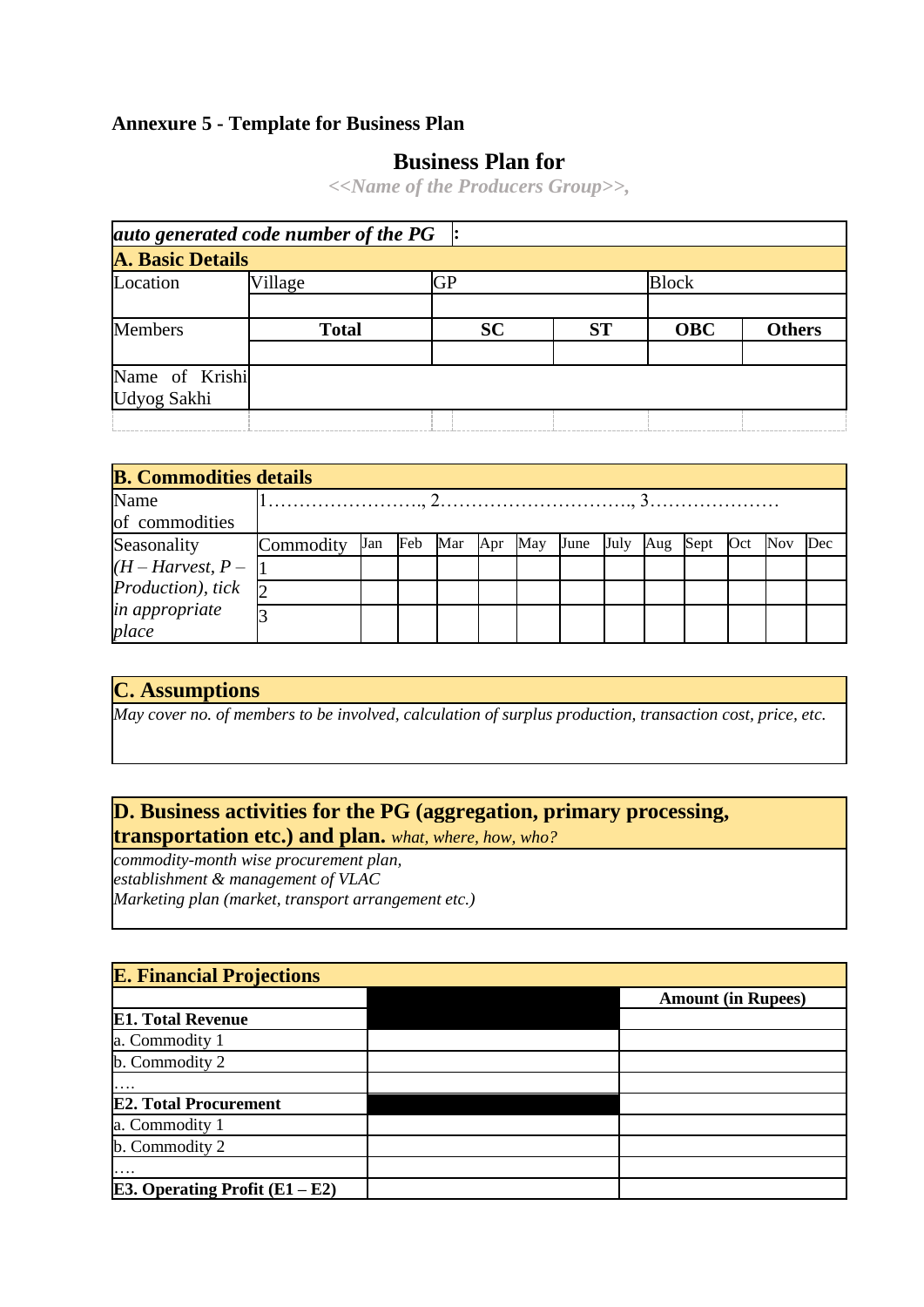| <b>E4. Operating expenses</b> |  |
|-------------------------------|--|
|                               |  |
| E5. Net profit $(E3 - E4)$    |  |

| <b>F. Fund Requirement</b> |                                                                              |              |               |  |  |  |
|----------------------------|------------------------------------------------------------------------------|--------------|---------------|--|--|--|
| Sr.                        | <b>Head</b>                                                                  | Amount (Rs.) | <b>Source</b> |  |  |  |
| П.                         | Working Capital (may be calculated as per the<br>requirement in $E2 \& E4$ ) |              |               |  |  |  |
| $\overline{2}$             | Infrastructure                                                               |              |               |  |  |  |
|                            | Total                                                                        |              |               |  |  |  |
|                            | Proposed duration of fund requirement (in months) from the CLF/GPLF:         |              |               |  |  |  |

#### *Disclaimer by the Producers Groups:*

It is to inform to the CLF/GPLF that the Producers Groups is agreed to the rate of interest fixed per annum for repayment of the working capital which will be refunded to the CLF/GPLF alongwith the capital as per the agreed terms and condition.

Signature of President Signature of the Secretary Signature of the Treasure.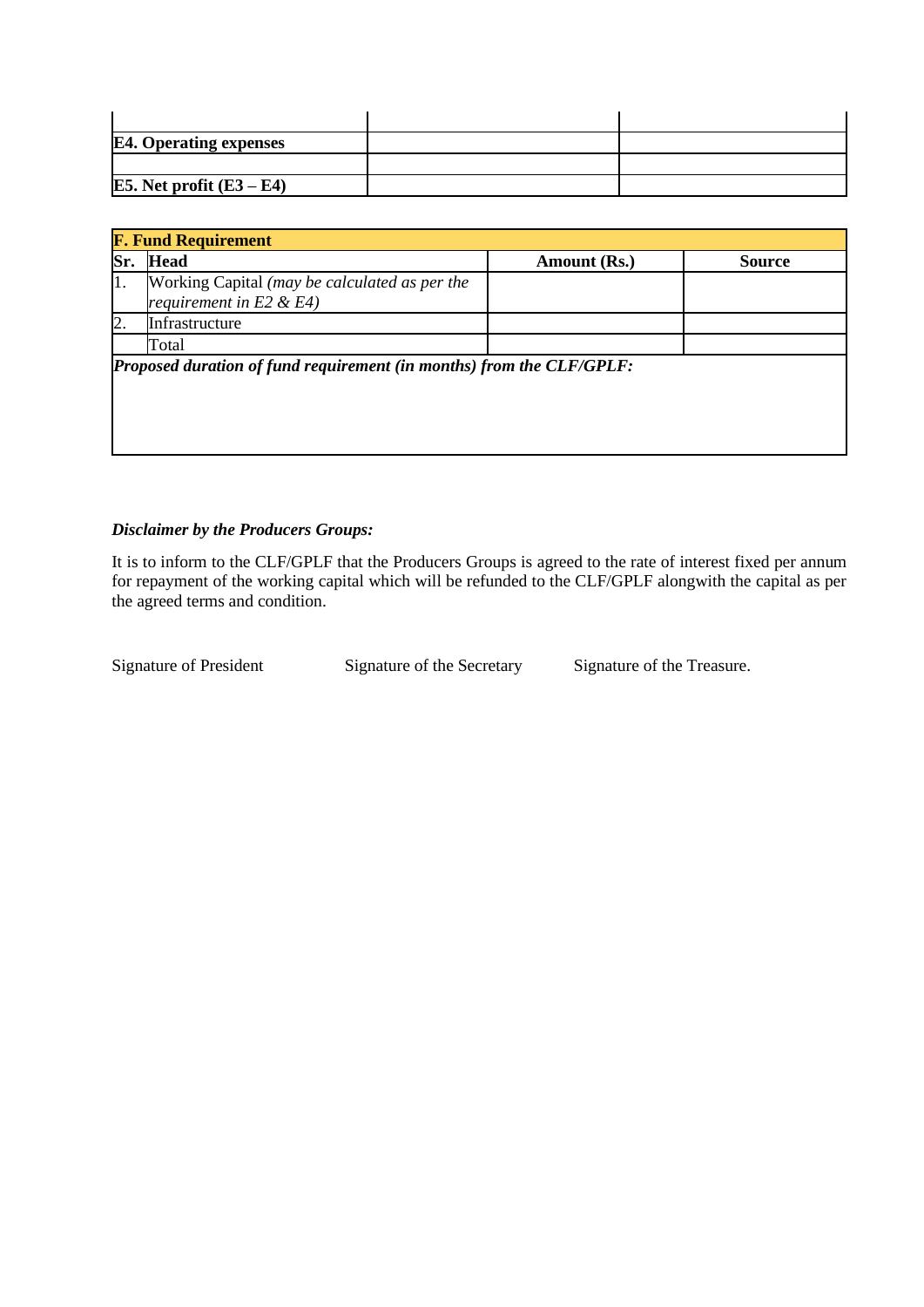# **Annexure 6- Preparing for aggregation and Plan for next business cycle.**

| <b>STEP</b>                           | <b>TASKS</b>                                                                    | <b>NOTES</b>                                                                                                                                                                                                                                                                                                                                   |  |  |
|---------------------------------------|---------------------------------------------------------------------------------|------------------------------------------------------------------------------------------------------------------------------------------------------------------------------------------------------------------------------------------------------------------------------------------------------------------------------------------------|--|--|
| <b>MARKET</b>                         | Researching the prevailing<br>$\bullet$                                         | *This should be done either a day in                                                                                                                                                                                                                                                                                                           |  |  |
| <b>REPORT</b>                         | market price and trend for the<br>commodity over phone *                        | advance or regular track must be<br>maintained so that information is                                                                                                                                                                                                                                                                          |  |  |
|                                       | Determination of price which<br>can be offered to the PG<br><b>Members</b>      | available at all times<br>Based on the market price, the tentative<br>gross and net price for the farmers need<br>to be conveyed for them to take an<br>informed decision.                                                                                                                                                                     |  |  |
| <b>AGGREGATION</b><br><b>DECISION</b> | Announcing the price to all<br>farmer members                                   | *based on quantity available, ideal mode<br>will be requisitioned. A local                                                                                                                                                                                                                                                                     |  |  |
|                                       | <b>Estimation of quantity</b><br>$\bullet$<br>available for aggregation         | tractor/transport is always a much more<br>viable medium as the same vehicle can be<br>used for bringing back the unsold                                                                                                                                                                                                                       |  |  |
|                                       | Determining viability of<br>transport vehicle and cost<br>optimization *        | material/crates/gunny bags/farmers and<br>also if they have bought something for<br>their consumption from the market. The<br>return cost can be apportioned                                                                                                                                                                                   |  |  |
|                                       | Doing a cost – benefit analysis<br>based on volume and price **                 | accordingly.<br>It is also important to see if the volume<br>will be justifiable or an alternate can be<br>found. This stage is critical to the success                                                                                                                                                                                        |  |  |
|                                       | Collection announced as per<br>norms/timing of procurement<br>and cut-off time# | of the transaction and building up the<br>confidence and profit of the farmers.                                                                                                                                                                                                                                                                |  |  |
|                                       |                                                                                 | ** A cost benefit analysis will take<br>care of issues like what is the likely<br>revenue, the expenses which will be<br>incurred, net realization of the PG, price<br>realized by individual member, per kg. If<br>this price is not higher than the existing<br>market mechanism, the aggregation<br>exercise itself may be rendered futile. |  |  |
|                                       |                                                                                 | #Farmers bringing their produce after the<br>cut-off time will be denied to build in<br>discipline.                                                                                                                                                                                                                                            |  |  |
|                                       | AGGREGATION - AT COLLECTION CENTRE                                              |                                                                                                                                                                                                                                                                                                                                                |  |  |
| <b>COLLECTION</b>                     | Farm produce is kept ready by<br>the farmers                                    | Farmers must keep only those materials<br>ready which are of acceptable grade                                                                                                                                                                                                                                                                  |  |  |
|                                       | Queuing up for collection/<br>collection process.                               | Tokens can be issued to farmers to avoid<br>waiting time. Alternately, produce can<br>be picked up from farm gate                                                                                                                                                                                                                              |  |  |
|                                       | Collection, Weighing, testing<br>and grading begins                             | Produce must be segregated at collection<br>stage as per the marketable grades. This<br>is important to avoid rejection<br>at mandi or if leads to time loss in further<br>segregation at the market itself                                                                                                                                    |  |  |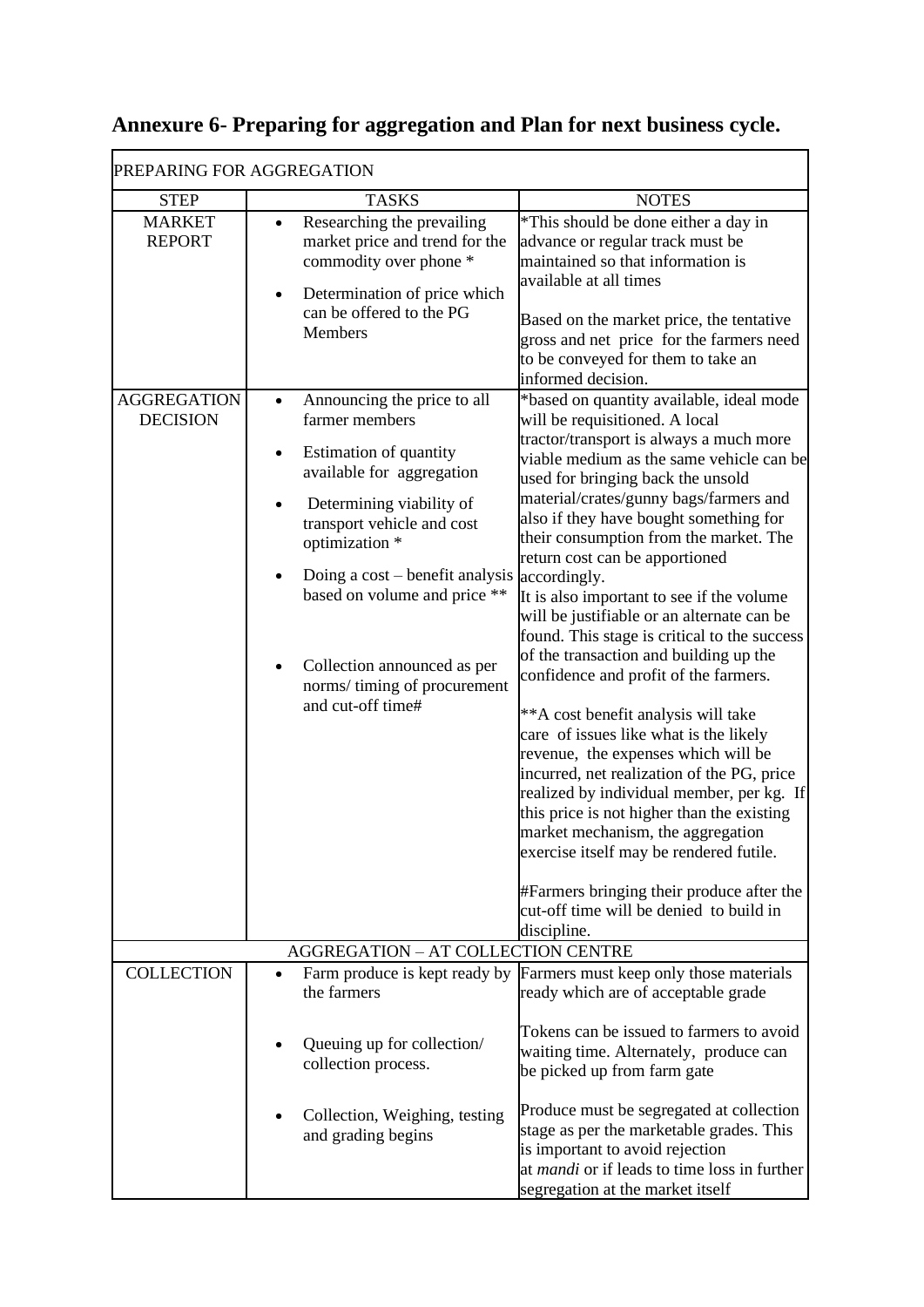|                                                                       | Depending on the number of grades,<br>separate collection lots of heaps to avoid<br>mixing or confusion<br>Recording of Quantity of<br>The collection weight must be recorded<br>Each Member<br>in the farmers PG book, and materials<br>register lying with the PG. Only produce<br>grade and quantity must be recorded at<br>this stage                                                                                                                                                                     |
|-----------------------------------------------------------------------|---------------------------------------------------------------------------------------------------------------------------------------------------------------------------------------------------------------------------------------------------------------------------------------------------------------------------------------------------------------------------------------------------------------------------------------------------------------------------------------------------------------|
|                                                                       | If the produce is loaded at a collection<br>Repacking, marking and<br>proper stacking of the produce<br>point, the PG committee/udyog mitra<br>should ensure that all these formalities<br>are completed before the delivery vehicle<br>arrives                                                                                                                                                                                                                                                               |
| <b>LOADING</b>                                                        | Arrival of the delivery vehicle<br>and loading the produce                                                                                                                                                                                                                                                                                                                                                                                                                                                    |
|                                                                       | Calculating grade/produce<br>udyog Mitra signs the materials register<br>$\bullet$<br>wise quantity received and<br>as an acknowledgement of total quantity<br>handing it over to Udyog<br>received<br>Mitra/Committee members                                                                                                                                                                                                                                                                                |
|                                                                       | <b>SELLING - AT THE MANDI</b>                                                                                                                                                                                                                                                                                                                                                                                                                                                                                 |
| <b>FINAL</b><br><b>NEGOTIATION</b><br><b>AT BUYER</b><br><b>POINT</b> | Arrival at the market and<br>This exercise is important to ensure that<br>$\bullet$<br>the best price is fetched for the produce<br>confirmation of best price<br>available, re-negotiation<br>Norms and process to be followed in case<br>Unloading of the produce at<br>$\bullet$<br>of significant difference or any<br>the buyers point and weighing.<br>dispute. Dharam Kanta, if available can<br>Matching the same with the<br>be one way of solving this issue<br>quantity recorded in PG<br>register |
| <b>CASH</b><br><b>COLLECTION</b>                                      | Collection of payment as per<br>Voucher may be prepared to record<br>$\bullet$<br>the amount calculated, voucher calculations, keep track of shortage,<br>rejection etc. This can be done on any<br>preparation<br>plain paper too but signed by buyer<br>and udyog mitra                                                                                                                                                                                                                                     |
|                                                                       | POST SALES OPERATIONS                                                                                                                                                                                                                                                                                                                                                                                                                                                                                         |
| <b>AT THE MANDI</b>                                                   | The percentage might vary across<br>Depositing the commission<br>/margin amount in bank as per<br>products/ grades as determined by the<br>established rule<br>PGs, but should not be too high.                                                                                                                                                                                                                                                                                                               |
|                                                                       | Getting the bank pass book<br>updated<br>The efficiency and viability of the<br>transportation vehicle can be increased if<br>If the delivery vehicle is<br>it belongs to the PG village or<br>mandated to go back to village,<br>neighborhood. It can be used for farmers<br>to finish the market work<br>to buy their stuff<br>Payment<br>of hamali/loading/unloading                                                                                                                                       |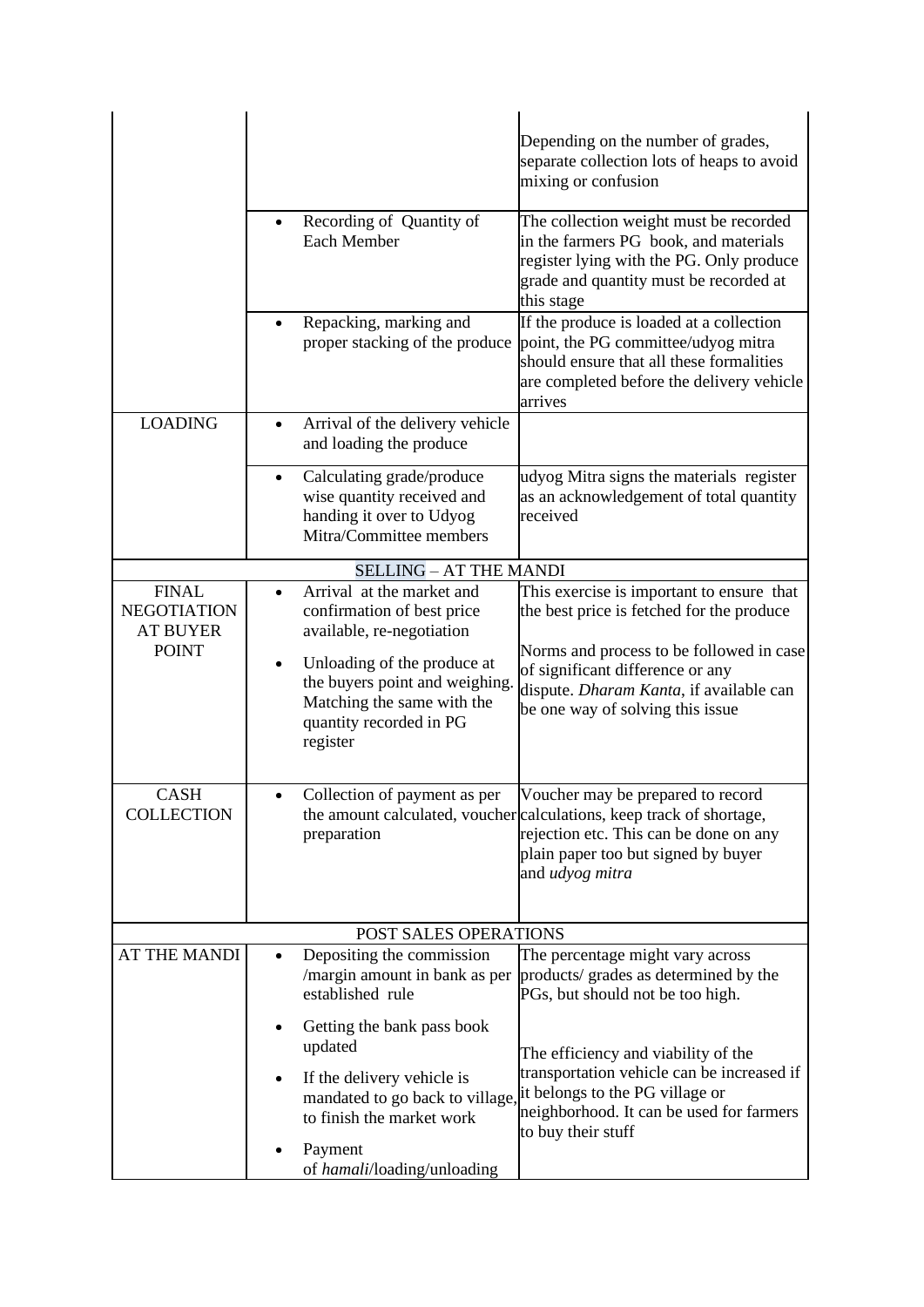|                                                          | expenses, if applicable, as per<br>prevailing rates<br>Payment of delivery expenses<br>to the delivery vehicle                                     |                                                                                                                                                                                                                                                                                                                                                                                   |
|----------------------------------------------------------|----------------------------------------------------------------------------------------------------------------------------------------------------|-----------------------------------------------------------------------------------------------------------------------------------------------------------------------------------------------------------------------------------------------------------------------------------------------------------------------------------------------------------------------------------|
| <b>AT THE PG</b>                                         | Calculation of net return and<br>$\bullet$<br>amount to be paid to each<br>farmer<br>Recording transactions                                        | Basis of calculation – price realized per<br>kg/unit – grade wise. Total price realized<br>expenses on delivery, hamali, shortage,<br>damage etc., minus amount to be<br>deposited in bank. Per kg amount payable<br>to each farmer member.<br>The material register, cash book needs to<br>be updated at this point for cash received,<br>expenses incurred and amount deposited |
|                                                          |                                                                                                                                                    | in bank                                                                                                                                                                                                                                                                                                                                                                           |
| <b>DISBURSEMENT</b>                                      | Inviting the farmers to collect<br>cash proceeds<br>Making payment as per<br>calculations arrived at<br>Updating pass book of PG<br><b>Members</b> | The farmers must be invited by turn to<br>avoid unnecessary queues.<br>Pass books must be updated on the spot<br>Farmers should also be explained the<br>calculation for the purpose of<br>transparency                                                                                                                                                                           |
| <b>PLANNING FOR</b><br><b>NEXT</b><br><b>AGGREGATION</b> | Planning /announcement of<br>$\bullet$<br>next cycle and delivery<br>date/rate/time etc. for the<br>same                                           | Based on the day's experience, a tentative<br>plan for next aggregation can be<br>discussed.                                                                                                                                                                                                                                                                                      |
|                                                          | Discussion regarding further<br>improvement in the process                                                                                         | PG committee, Udyog Mitra can discuss<br>how aggregation can be made more<br>robust based on experience so as to fetch<br>a better price                                                                                                                                                                                                                                          |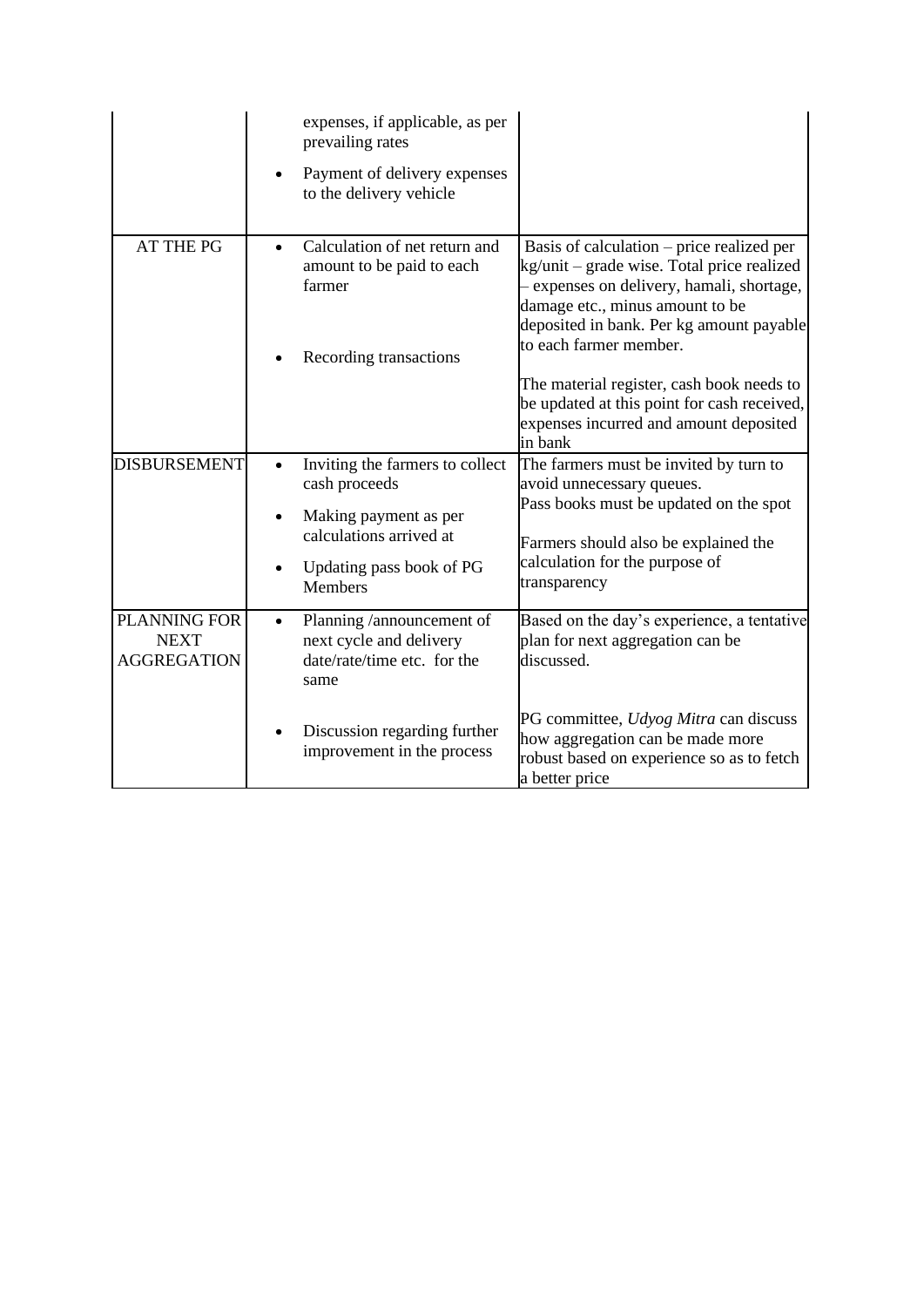## **Annexure – 7 : Template for Operating Profit and Loss Statement**

| <b>ABC Producers Group</b>                                               |              |              |  |  |  |  |  |
|--------------------------------------------------------------------------|--------------|--------------|--|--|--|--|--|
| address (village, GP, Block, District)<br>[Auto-generated PG code]       |              |              |  |  |  |  |  |
| Operating Profit & Loss Statement for the aggregation & sales Activities |              |              |  |  |  |  |  |
| Business Cycle No. & Time period to                                      |              |              |  |  |  |  |  |
|                                                                          | Amount (INR) | Amount (INR) |  |  |  |  |  |
| <b>A. Total Revenue</b>                                                  |              |              |  |  |  |  |  |
| i. Sales Revenue                                                         |              |              |  |  |  |  |  |
| ii. Revenue from other source if any                                     |              |              |  |  |  |  |  |
|                                                                          |              |              |  |  |  |  |  |
| <b>B.</b> Total value of procurement (B)                                 |              |              |  |  |  |  |  |
|                                                                          |              |              |  |  |  |  |  |
| <b>C. Gross Profit (A-B)</b>                                             |              |              |  |  |  |  |  |
|                                                                          |              |              |  |  |  |  |  |
| <b>D. Operating Expenses</b>                                             |              |              |  |  |  |  |  |
| i. Labour Charges                                                        |              |              |  |  |  |  |  |
| ii. Transportation cost                                                  |              |              |  |  |  |  |  |
| iii. Ancillary expenses for marketing/trading                            |              |              |  |  |  |  |  |
| iv. Interest on loan                                                     |              |              |  |  |  |  |  |
| v. Packaging cost, if any                                                |              |              |  |  |  |  |  |
| vi. Rent (after grant support period) *                                  |              |              |  |  |  |  |  |
| vii. Honorarium/incentive to udhyog sakhi (after grant support period)   |              |              |  |  |  |  |  |
|                                                                          |              |              |  |  |  |  |  |
| <b>E. Net Profit (C-D)</b>                                               |              |              |  |  |  |  |  |

*\*cost of Rent/Honorarium of Krishi Udyog sakhi should consider as operating expenses after funding period.*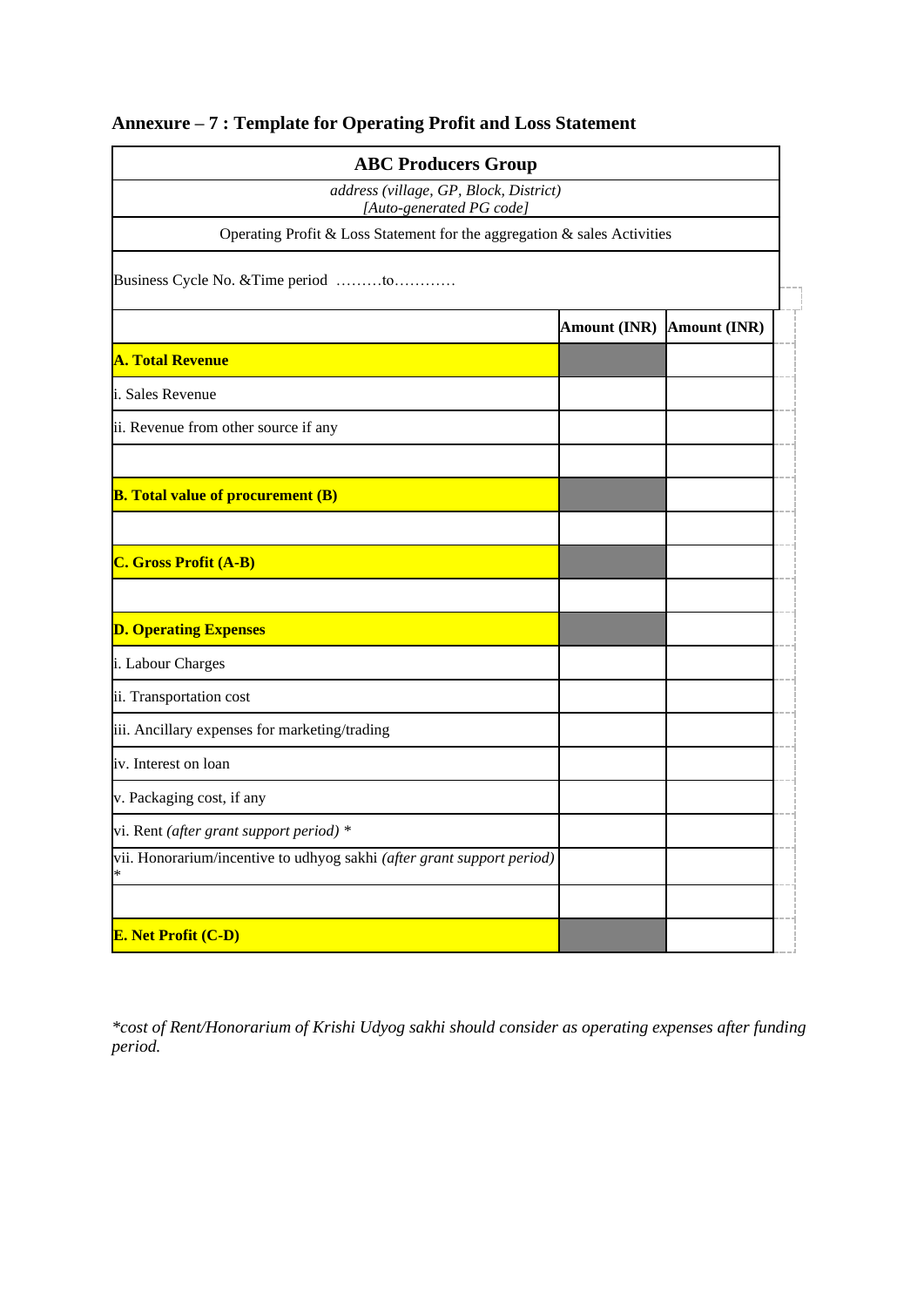## **Annexure – 8: Template for the books of accounts**

## **1. Daily business Register**

### **a. Procurement:**

| Date | <b>Member</b><br><b>Name</b> | code | Member   Commodity   Grade   Rate | per<br>unit | <b>Volume</b><br>$(QntI/Ltr.)$ (Rupees) | <b>Value</b> | <b>Signature</b> |
|------|------------------------------|------|-----------------------------------|-------------|-----------------------------------------|--------------|------------------|
|      |                              |      | 4                                 | h           |                                         |              |                  |
|      |                              |      |                                   |             |                                         |              |                  |
|      |                              |      |                                   |             |                                         |              |                  |

## **b. Receipt for each procurement**

| Date of transaction           |       |      |                      |                          |
|-------------------------------|-------|------|----------------------|--------------------------|
| Name of member                |       |      |                      |                          |
| Member code                   |       |      |                      |                          |
| Details on commodity procured |       |      |                      |                          |
| Commodity                     | Grade | Rate | Volume<br>Qntl/Ltr.) | Value<br>(Rupees)        |
|                               |       |      |                      |                          |
|                               |       |      |                      |                          |
|                               |       |      |                      | Signature of Udyog Sakhi |

## **c. Daily Sales**

| Date | Commodity Market/ Grade |              | Rate | Volume<br>$ {\rm (optional)} $ per unit $ {\rm (Qntl/Ltr.)} $ (Rupees) | <b>Value</b> | <b>Payment</b> Signature |
|------|-------------------------|--------------|------|------------------------------------------------------------------------|--------------|--------------------------|
|      |                         | <b>Buver</b> |      |                                                                        |              |                          |
|      |                         |              |      |                                                                        |              |                          |
|      |                         |              |      |                                                                        |              |                          |
|      |                         |              |      |                                                                        |              |                          |

## **2. Member Ledger**

| <b>Name of Member:</b> |     |                                    |  |      |                                 |       |      |          |                  |
|------------------------|-----|------------------------------------|--|------|---------------------------------|-------|------|----------|------------------|
| <b>Date</b>            |     | Receipt   Commodity   Grade   Rate |  |      | Volume                          | Value | Paid | Payable  | <b>Signature</b> |
|                        | No. |                                    |  | per  | $(QntI/Ltr.)$ (Rupees) (Rupees) |       |      | (Rupees) | <b>Of</b>        |
|                        |     |                                    |  | unit |                                 |       |      |          | member           |
|                        |     |                                    |  |      |                                 |       |      |          | 10               |
|                        |     |                                    |  |      |                                 |       |      |          |                  |
|                        |     |                                    |  |      |                                 |       |      |          |                  |
|                        |     |                                    |  |      |                                 |       |      |          |                  |